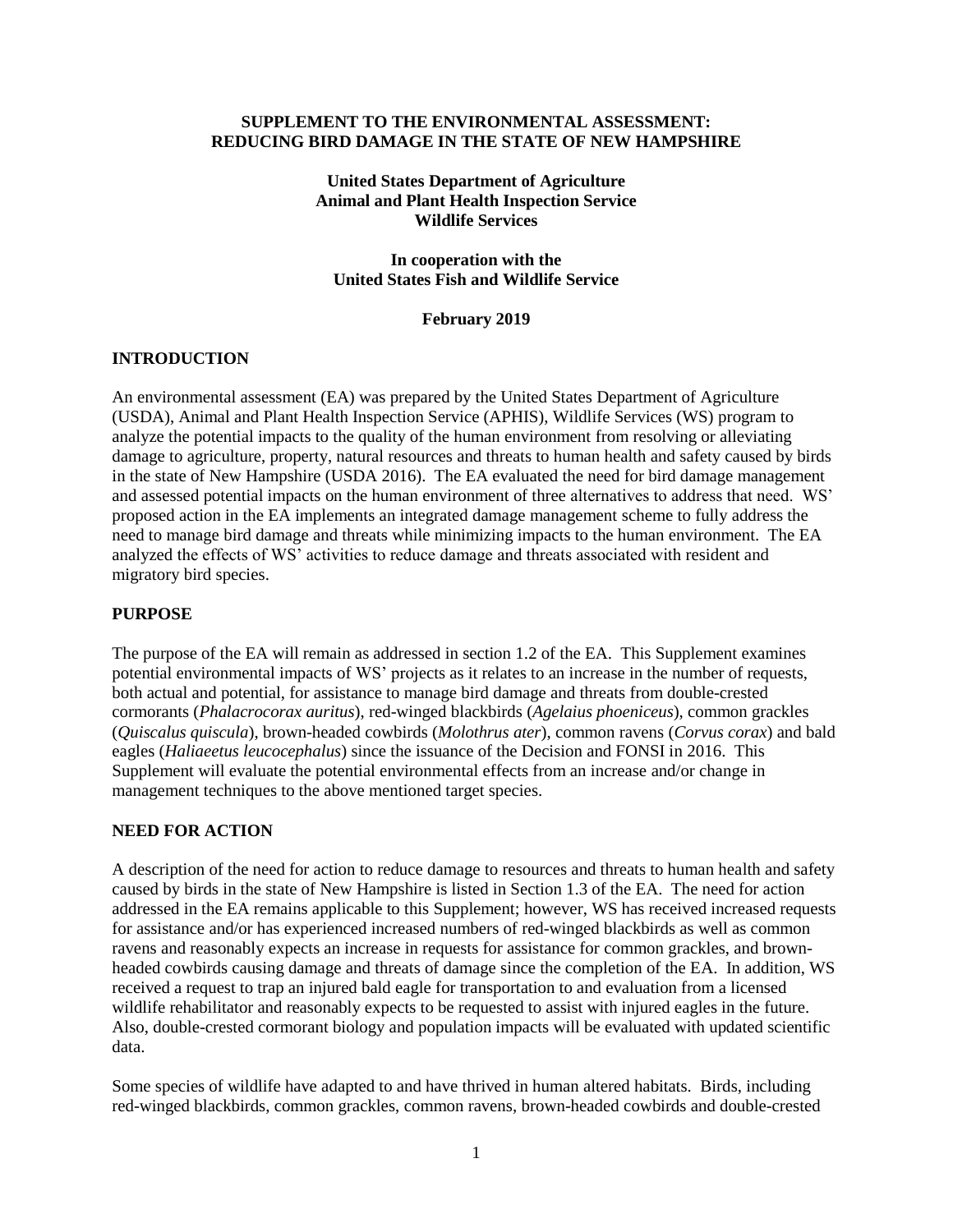cormorants are often responsible for conflicts with people. Those conflicts often lead people to request assistance with reducing damage to resources and to reduce threats to human safety. Other species of birds considered sensitive either due to decreasing populations or special protections, including bald eagles, sometimes become injured or require rehabilitation. The need for action to manage damage and threats associated with birds arises from requests for assistance received by WS to reduce and prevent damage from occurring to four major categories: agricultural resources, property, natural resources, and threats to human safety. The number of technical assistance projects involving bird damage or threats of bird damage to those four major resource types for blackbirds from fiscal year FY 2014 through FY 2018 is shown in Table 1.

| <b>Species</b>                    |  |  |    | FY 2014   FY 2015   FY 2016   FY 2017   FY 2018   AVERAGE |
|-----------------------------------|--|--|----|-----------------------------------------------------------|
| <b>Red-winged blackbird</b>       |  |  |    |                                                           |
| <b>Blackbirds (Mixed species)</b> |  |  |    | 1.2                                                       |
| <b>Common grackle</b>             |  |  |    | 1.0                                                       |
| <b>Brown-headed cowbird</b>       |  |  |    |                                                           |
| <b>Bald Eagle</b>                 |  |  | 22 | 7.8                                                       |
| <b>Double-crested cormorant</b>   |  |  |    |                                                           |
| <b>Common raven</b>               |  |  |    |                                                           |

**Table 1 – Technical assistance projects conducted by WS in New Hampshire, FY 2014 – FY 2018**

#### *Red-winged blackbirds, common grackles, brown-headed cowbirds*

WS has increased the proposed removal of red-winged blackbirds, common grackles and brown-headed cowbirds as a result of the requests from FY 2014-FY 2018. In FY 2015, WS responded to a request for assistance at a farm to alleviate damage to sweet corn caused by red-winged blackbirds, common grackles and brown-headed cowbirds estimated to be \$20,000. In FY 2016, WS responded to two requests for assistance at farms to alleviate damage to sweet corn estimated at \$16,540. WS received three requests for assistance in FY 2017 and one request for assistance in FY 2018 for damage to sweet corn estimated at \$14,975. Within the United States large flocks of red-winged blackbirds are responsible for most of the damage reported to sweet corn with damage also occurring from grackles and starlings (Besser 1985). Damage occurs when birds rip or pull back the husk exposing the ear for consumption. Damage can also occur to sprouting corn as birds pull out the sprout or dig the sprout up to feed on the seed kernel (Besser 1985). Damage to sprouting corn occurs primarily from crows but red-winged blackbirds, grackles, and common ravens are also known to cause damage to sprouting corn (Mott and Stone 1973). Rogers and Linehan (1977) found that grackles damaged two corn sprouts per minute on average when present at a field planted near a breeding colony. Damage to sprouting corn is likely localized and highest in areas where breeding colonies exist in close proximity to agricultural fields planted with corn (Mott and Stone 1973, Rogers and Linehan 1977). Brown-headed cowbirds are known to cause damage to agricultural resources, primarily from the consumption of livestock feed and from the increased risks associated with the transmission of diseases from fecal matter being deposited in feeding areas and in water used by livestock. Williams (1983) estimated seasonal feed losses from five species of blackbirds (primarily brown-headed cowbirds) at one feedlot in south Texas at nearly 140 tons valued at \$18,000. It has been reported that brown-headed cowbirds can cause damage to fruit and nut crops as well. Besser (1985) documented that cowbirds, along with red-winged blackbirds, woodpeckers, and crows, are known to cause damage to blueberries typically by plucking and consuming the berry. WS has increased the proposed removal of red-winged blackbirds, common grackles and brown-headed cowbirds in anticipation that WS will receive more requests to alleviate damage from these species.

Blackbird species can also pose a threat to human health and safety when they are present at airports. When birds are struck by aircraft, and especially when birds enter or are ingested by engines, structural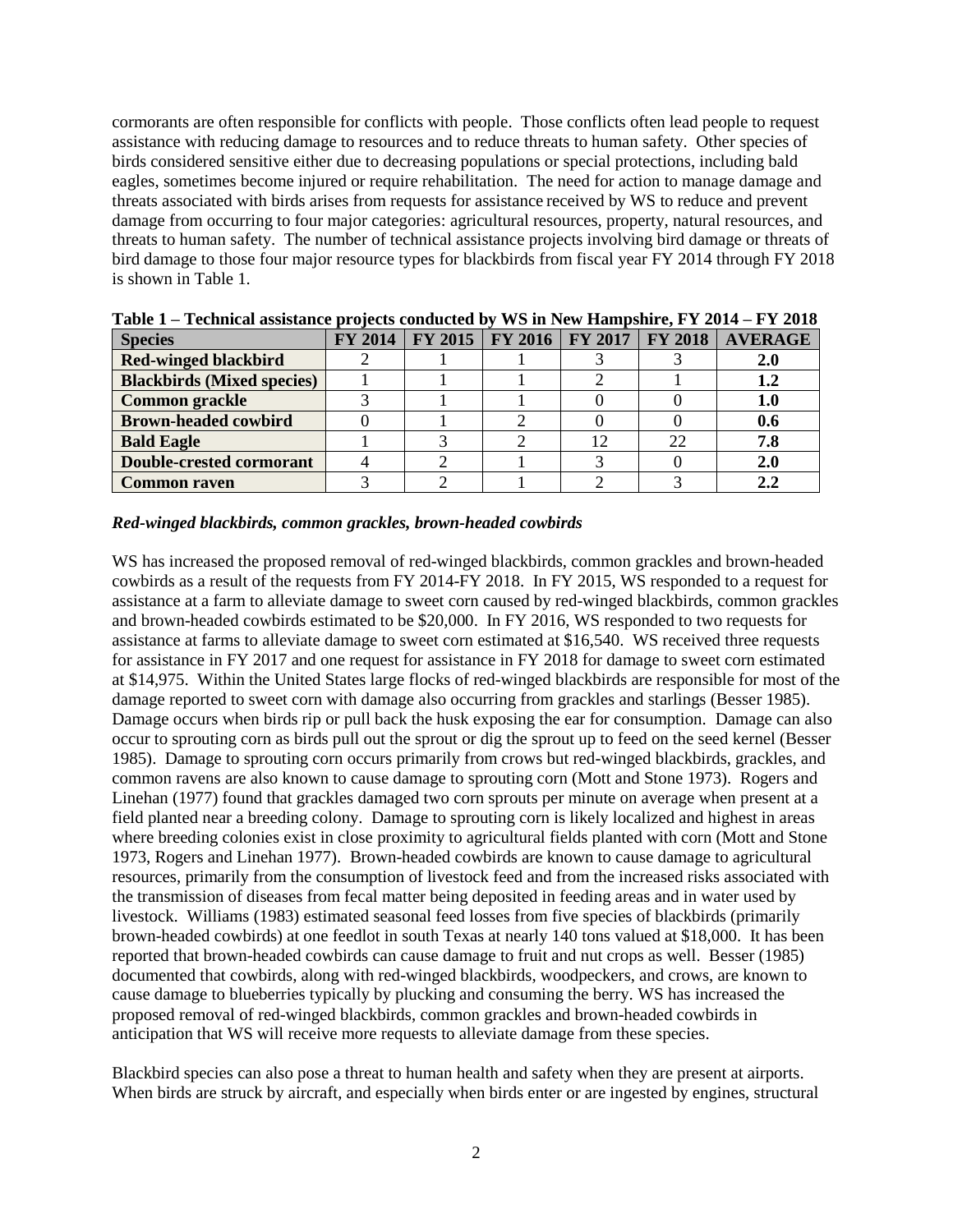damage to the aircraft and engine failure can occur. Between FY 2015 and FY 2017 WS harassed 2 flocks of blackbirds consisting of 120 individuals (100 in FY17, 0 in FY16 and 20 in FY15) at an airport near the coast to reduce threats of a bird strike. WS anticipates having to remove an increased number of red-winged blackbirds at airports in the future.

# *Common ravens*

WS has increased the proposed removal of common ravens as a result of the requests for assistance received for direct control to alleviate damage in FY 2017 and FY 2018. In FY 2017, WS responded to a requests for assistance at an electrical substation and an airport. At the substation, common ravens were responsible for the shutdown of the substation on multiple occasions, resulting in disruption of service to over 10,000 customers including police and fire stations, a hospital and elderly housing. Again in FY 2018, WS was requested to assist with alleviation of common raven damage at the substation because of disruption of service.

Adaptability, predacious habits, and ability to benefit from resources provided by human activities sometimes place this species in conflict with human interests (Boarman and Heinrich 1999). Damage to grains, almonds, pistachios, conifer seedlings, and other economically valuable crops can lead to common ravens being considered an agricultural pest (Putman and Zasada 1985, Salmon et al. 1986, Schmidt-Koenig and Prinzinger 1992). Common ravens cause predation to livestock by pecking the eyes out of lambs (Larsen and Dietrich 1970). Additionally, common ravens can cause property damage. In Idaho, roosting common ravens in power line towers may cause power outages (Dorn 1972).

# *Bald eagles*

WS has proposed adding capture of bald eagles as a result of a request WS received for direct control to assist with safeguarding natural resources. In FY 2017, with approval from the US Fish and Wildlife Service, WS initiated activities to recover an injured bald eagle for transportation to and evaluation from a licensed wildlife rehabilitator. As bald eagle numbers continue to rebound, WS anticipates an increase in the number of requests for trapping injured bald eagles for evaluation and rehabilitation.

The bald eagle is a large raptor often associated with aquatic habitats across North America (Buehler 2000). Fifty-three pairs of bald eagles nested in New Hampshire in 2017, which is the highest recorded year in recent history (NHFG 2018). Nesting normally occurs from late-March through September with eggs present in nests from late-March through the end of May. Eaglets can be found in nests generally from late-May through mid-September (Buehler 2000). Officially removed from the federal list of threatened and endangered species in 2007, the bald eagle population in the lower 48 states has rebounded from an all-time low of 487 breeding pairs in 1963 to a high of 16,048 pairs in 2009 (USFWS 2016*b*). In addition, the New Hampshire Fish and Game Department (NHFG) removed the bald eagle from their threatened and endangered list in 2017 (NHFG 2018). As bald eagle numbers continue to rebound, WS anticipates an increase in the number of requests for trapping injured bald eagles for evaluation and rehabilitation.

Bald eagles can also pose threats to human health and safety when they occur in close proximity to airports. Since 1990, 226 bald eagle strikes have been reported to the FAA with 26 bald eagle strikes occurring in 2015 (Dolbeer et al. 2016). WS has received requests for assistance associated with bald eagles at airports in New Hampshire and anticipates an increase in requests for trapping assistance and relocation from airports to protect human health and safety.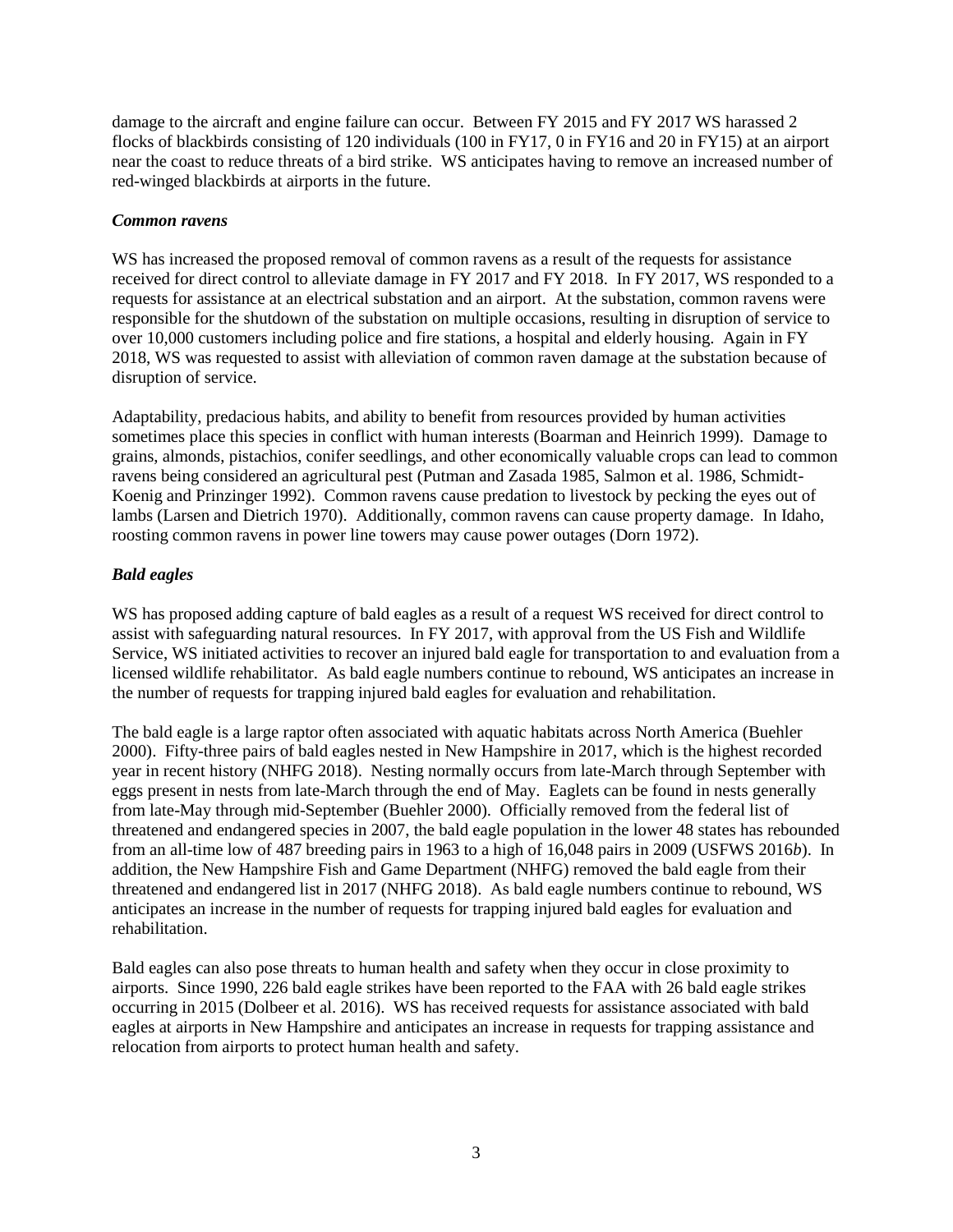#### *Double-crested cormorants*

On May 25, 2016, the United States District Court for the District of Columbia vacated the Public Resource Depredation Order (PRDO) and Aquaculture Depredation Order (AQDO) for double-crested cormorants. The Court's vacatur of the Public Resource Depredation Order (PRDO) followed the Court's decision on the merits on March 29, 2016, concluding that the 2014 EA prepared by USFWS in renewing the PRDO and AQDO was insufficient. Specifically, the Court found that USFWS failed to take a "hard look" at the effect of the PRDO and AQDO on double-crested cormorant populations when it did not update previous population model estimates in its 2014 EA (see Public Employees for Environmental Responsibility v. USFWS, 177 F. Supp. 3d 146, 153 (D.D.C. 2016)).

Following the Court's decisions, all activities that result in take of double-crested cormorants for the protection of aquaculture or public resources now require a depredation permit issued by USFWS pursuant to the Migratory Bird Treaty Act (MBTA) (16 USC 703-712). WS-New Hampshire previously received a statewide depredation permit from USFWS for the take of various species of birds, including double-crested cormorants.

WS-New Hampshire has determined that to the extent that its 2016 EA references the USFWS' vacated 2009 EA and/or 2003 Environmental Impact Statement, by way of this Supplement, WS-New Hampshire will no longer rely on the analyses from those documents regarding the impacts on double-crested cormorant populations nor relate to those documents in any manner.

The USFWS recently completed an EA on the take of cormorants nationwide across 37 central and eastern States and the District of Columbia pursuant to 50 C.F.R. § 21.41. This EA (USFWS 2017*a*) evaluated the reasonably foreseeable environmental impacts of making decisions on cormorant depredation permit applications for certain activities; managing cormorants at or near aquaculture facilities; alleviating human health and safety concerns; protecting threatened and endangered species (as listed under the Endangered Species Act of 1973, as amended; ESA); reducing damage to property; and protecting species of high conservation concern, and rare and declining plant communities at a local scale. The EA considered the impact to non-target species and the effect to the environment from using lead shot for the take of cormorants. Based on the analysis in this EA (USFWS 2017*b*), a Decision and a Finding of No Significant Impact (FONSI) was signed by USFWS selecting the reduced take alternative.

The need for action with double-crested cormorants in New Hampshire pertains to potential damage to public resources, threatened and endangered (T&E) species, natural resources and property. From FY2014 to FY2018, WS responded to 10 requests for assistance regarding issues involving doublecrested cormorants. During that time, WS-New Hampshire saw an increase in the number of complaints of double-crested cormorants causing damage to trees from roosting activities on privately owned property. The presence of suitable trees and shrubs is vital for many nesting colonial waterbirds. Wires and Cuthbert (2001) identified vegetation die off as an important threat to 66% of the colonial waterbird sites designated as 'conservation sites of priority' in the Great Lakes of the United States. Cormorants were present at 23 of the 29 priority conservation sites reporting vegetation die offs (Wires and Cuthbert 2001). Cormorants were reported to impact the herbaceous layers and trees used for nesting due to fecal deposition, and often the herbaceous layer was reduced or eliminated from the colony site (Wires et al. 2001). In addition, natural resource managers reported that the impacts to avian species from cormorants were primarily from habitat degradation and from competition for nest sites (Wires et al. 2001). Although loss of vegetation can have an adverse impact on many species, some colonial waterbirds such as pelicans, gulls and terns do prefer sparsely vegetated substrates.

Forest communities provide nesting and loafing habitat for many bird species. However, cormorants may damage shrubs and trees through the removal of foliage and branches by loafing or for nest making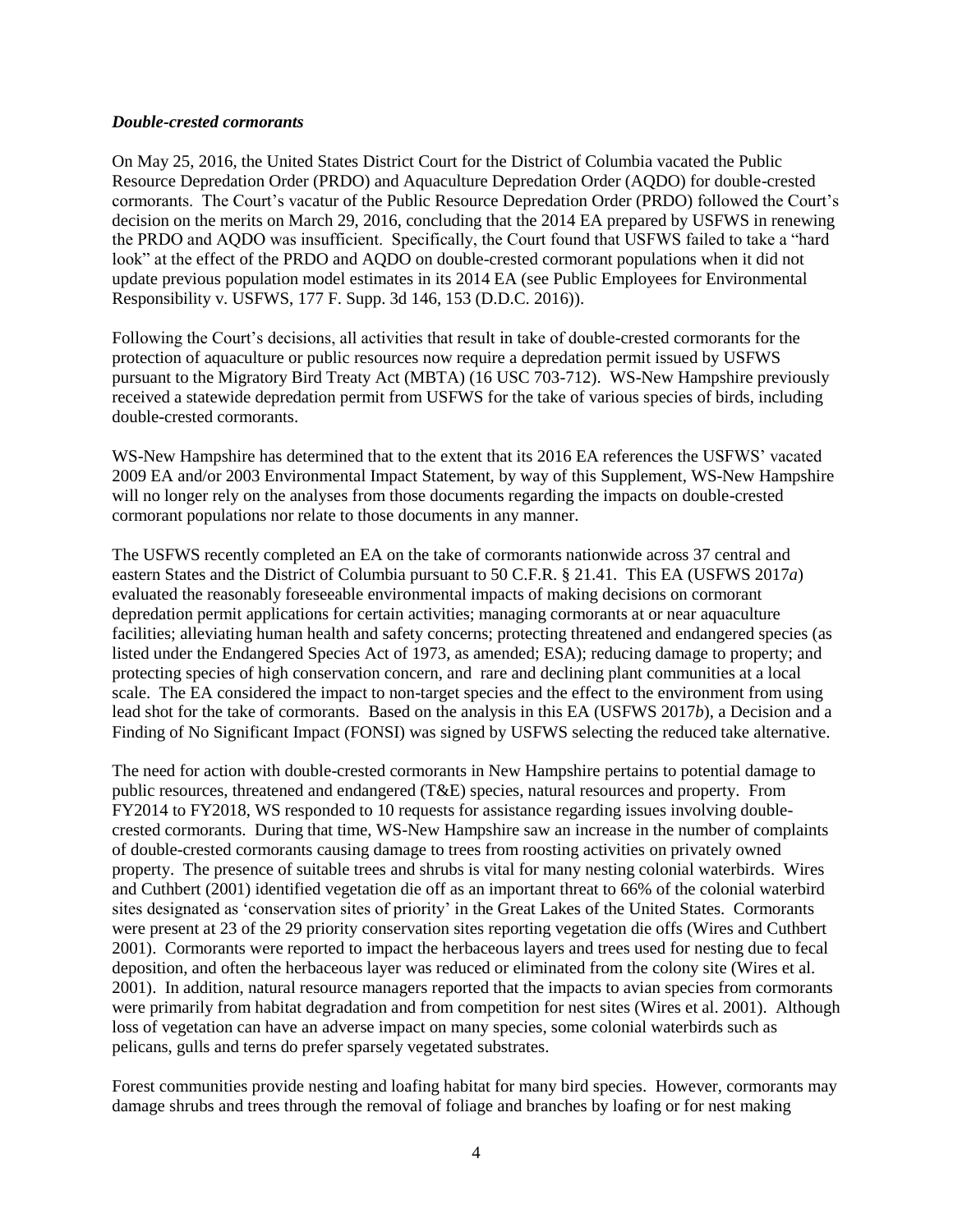activities (Koh et al. 2012). Cormorants may also harm forest communities comprising several acres by altering the soil characteristics through the deposition of acidic droppings (Koh et al. 2012). Accumulations of ammonium nitrogen rich guano alter the soil beneath cormorant colonies, decreasing the pH levels and increasing nitrogen and phosphorus concentrations (Cuthbert et al. 2002, Duffe 2006, Koh et al. 2012). Many native trees and vegetation respond poorly to these soil alterations, and begin to die or weaken in as little as three years after use for nesting (Koh et al. 2012). As trees become unstable, cormorants and other breeding birds in the colony will abandon them for more favorable trees (Koh et al. 2012). As the lack of suitable nesting habitat begins to occur, cormorants may adapt by nesting on the ground, but other bird species may abandon the site (Koh et al. 2012).

# **NATIONAL ENVIRONMENTAL POLICY ACT (NEPA) AND WS DECISION-MAKING:**

All federal actions are subject to the NEPA (Public Law 9-190, 42 USC 4321 et seq.). WS follows CEQ regulations implementing the NEPA (40 CFR 1500 et seq.). In addition, WS follows the USDA (7 CFR 1b), and APHIS Implementing Guidelines (7 CFR 372) as part of the decision-making process. Those laws, regulations, and guidelines generally outline five broad types of activities to be accomplished as part of any project: public involvement, analysis, documentation, implementation, and monitoring. The NEPA also sets forth the requirement that all major federal actions be evaluated in terms of their potential to significantly affect the quality of the human environment for the purpose of avoiding or, where possible, mitigating and minimizing adverse impacts. Federal activities affecting the physical and biological environment are regulated in part by the CEQ through regulations in 40 CFR 1500-1508. In accordance with the CEQ and USDA regulations, APHIS guidelines concerning the implementation of the NEPA, as published in the Federal Register (44 CFR 50381-50384) provide guidance to WS regarding the NEPA process.

Pursuant to the NEPA and the CEQ regulations, this EA supplement documents the analyses of potential federal actions, informs decision-makers and the public of reasonable alternatives capable of avoiding or minimizing significant effects, and serves as a decision-aiding mechanism to ensure that the policies and goals of the NEPA are infused into federal agency actions. This EA supplement was prepared by integrating as many of the natural and social sciences as warranted, based on the potential effects of the alternatives. The direct, indirect, and cumulative impacts of the proposed action are analyzed.

# **DECISIONS TO BE MADE**

Based on the scope of the EA and this supplement, the decisions to be made are: 1) How can WS best respond to the need to reduce bird damage in New Hampshire; 2) Do the alternatives have significant cumulative impacts meriting an Environmental Impact Statement (EIS)?

# **SCOPE OF ANALYSIS**

This supplement evaluates red-winged blackbird, common grackle, brown-headed cowbird, bald eagle and double-crested cormorant damage management in order to eliminate or alleviate damage and threats to agriculture, property, natural resources, and human health and safety. Unless otherwise discussed in this Supplement, the scope of analysis remains valid as addressed in section 1.5 of the EA.

# **Federal, State, County, City, and Private Lands**

Under two of the alternatives analyzed in detail, WS could continue to provide damage management activities on federal, state, county, municipal, and private land when a request is received for such services by the appropriate property owner or manager. Actions taken on federal lands have been analyzed in the scope of this EA and supplement.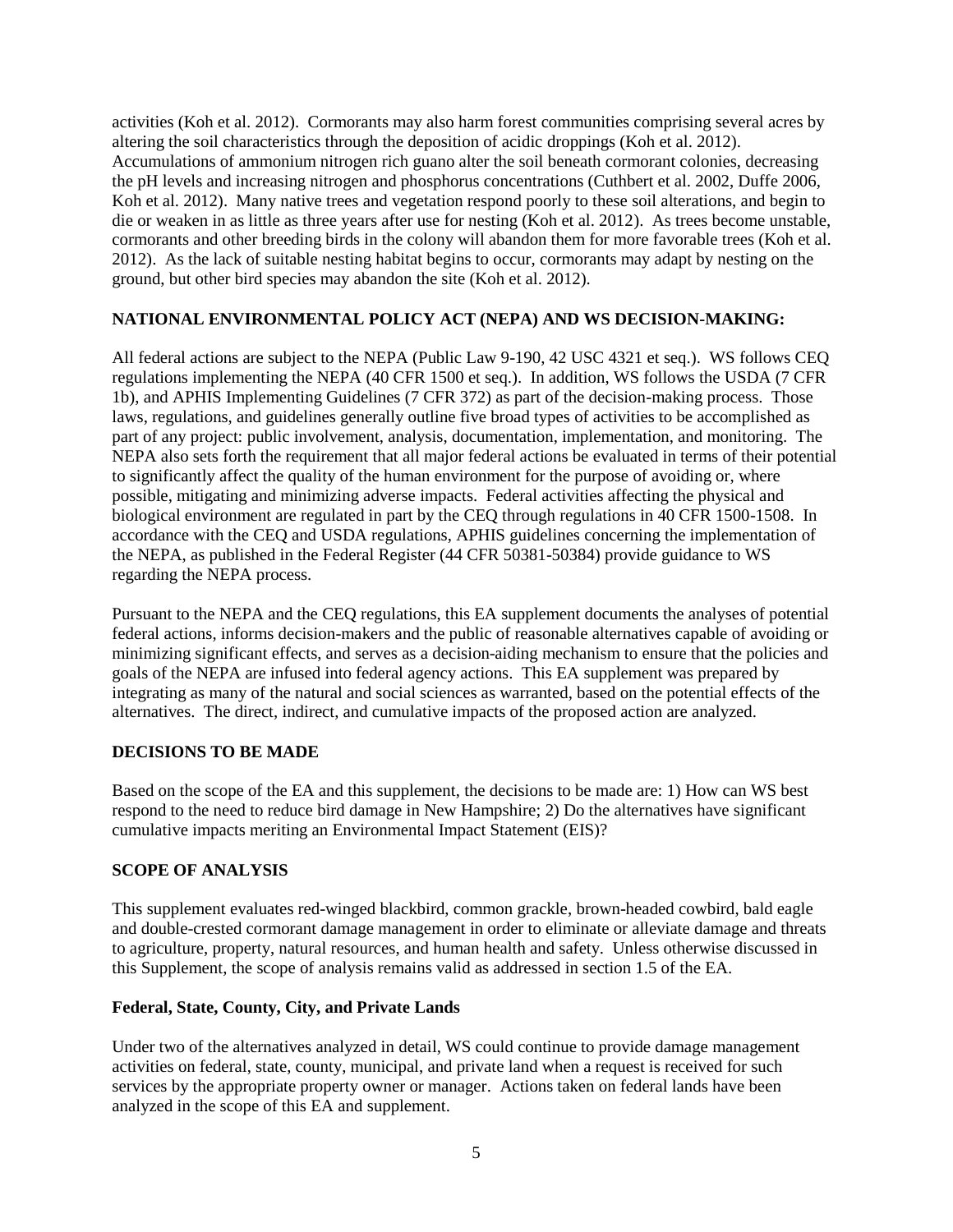# **AUTHORITY AND COMPLIANCE**

WS' activities to reduce damage and threats associated with wildlife are regulated by federal, state, and local laws and regulations. The primary statutory authorities for the WS program are the Act of March 2, 1931 (46 Stat. 1468; 7 USCA 8351; 7 USCA 8352) as amended, and the Act of December 22, 1987 (101 Stat. 1329-331, 7 USCA 8353). The WS program is the lead federal authority in managing damage to agricultural resources, natural resources, property, and threats to human safety associated with wildlife. WS' directives define program objectives and guide WS' activities managing animal damage and threats.

# **RELATIONSHIP OF THIS DOCUMENT TO OTHER ENVIRONMENTAL DOCUMENTS**

WS' Environmental Assessments - *Environmental Assessment- Reducing Bird Damage in the state of New Hampshire* (USDA 2016): WS had previously developed an EA that analyzed the need for action to manage damage associated with resident and migratory bird species within New Hampshire. The EA identified issues associated with bird damage management and analyzed alternatives to address those issues. After review of the analyses in the EA, a FONSI was signed on June 21, 2016, selecting the proposed action to implement an integrated approach to managing bird damage.

Changes in the need for action and the affected environment have prompted WS to initiate this new analysis for red-winged blackbirds, common grackles, common ravens, brown-headed cowbirds, bald eagles and double-crested cormorants into this supplement. This supplement will address more recently identified changes and will assess the potential environmental impacts of project alternatives based on a new need for action. Since activities conducted under the previous EA related to red-winged blackbirds, common grackles, brown-headed cowbirds, bald eagles and double-crested cormorants will be reevaluated under this Supplement to address the new need for action and the associated affected environment, the previous analysis within the EA that addressed these species will be superseded by this analysis and the outcome of the Decision issued based on the analyses in this supplement.

# **RELATIONSHIPS OF AGENCIES DURING PREPARATION OF THIS EA SUPPLEMENT**

Based on agency relationships, Memorandums of Understanding (MOUs), and legislative authorities, WS was the lead agency during the development of the EA and the Supplement to the EA, and therefore, was responsible for the scope, content, and decisions made.

# **Public Involvement**

Issues and alternatives related to bird damage management conducted by WS in New Hampshire were initially developed by WS. Issues were defined and preliminary alternatives were identified through the scoping process. Notice of the proposed action and invitation for public involvement on the predecisional EA was placed in the *Concord Monitor* newspaper with statewide circulation. There was a 30 day comment period for the public to provide input on the pre-decisional EA. No comments were received from the public after review of the pre-decisional EA. A Decision and FONSI was signed for the EA on June 21, 2016.

This Supplement, along with the EA, and the associated Decisions and FONSI will be made available for public review and comment through the publication of a legal notice announcing a minimum of a 30-day comment period. The legal notice will be published at a minimum in the *Concord Monitor*, sent to interested parties via the APHIS stakeholder registry, and posted on the APHIS website. Comments received during the public involvement process will be fully considered for new substantive issues and alternatives.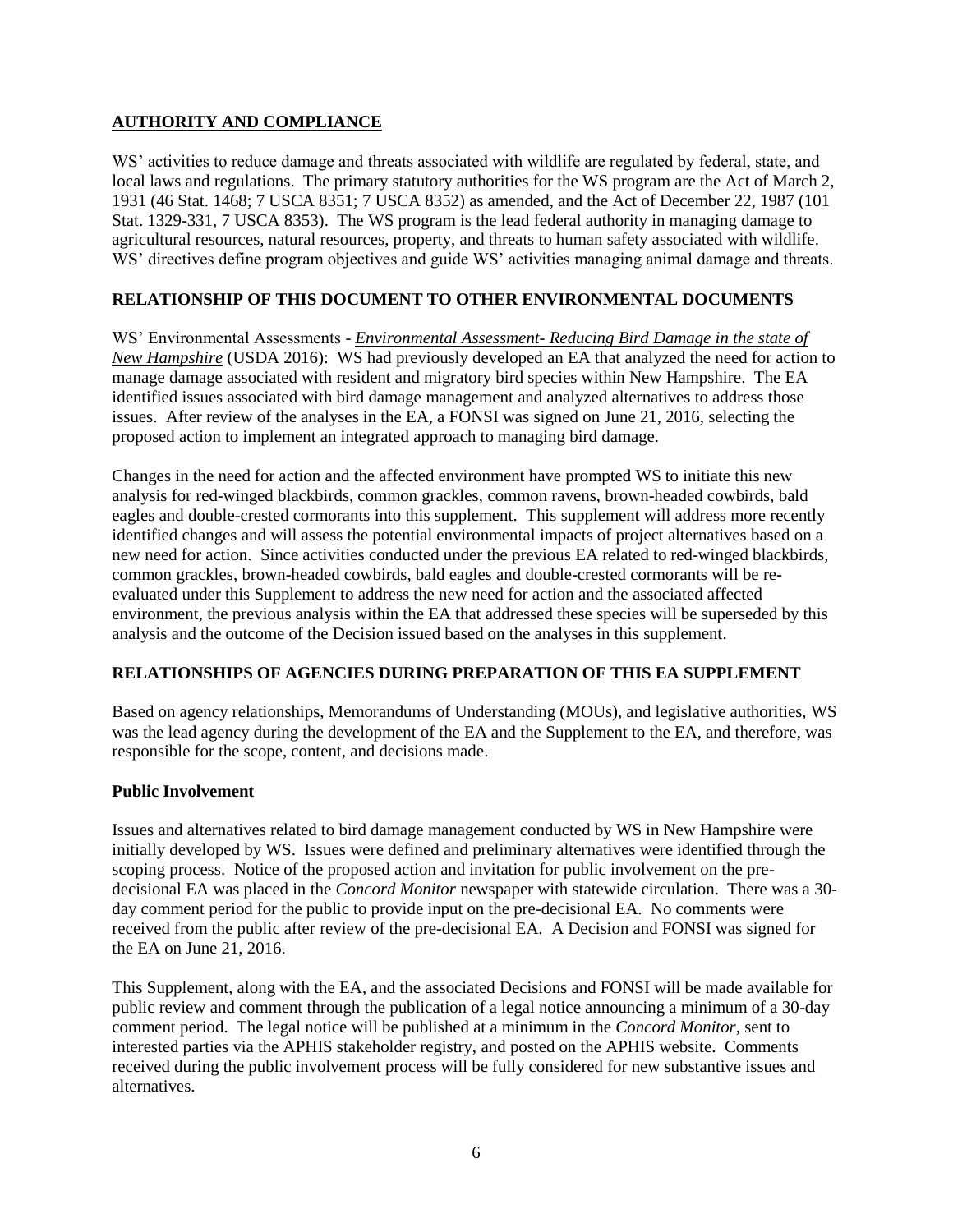# **ISSUES ADDRESSED IN DETAIL**

The issues analyzed in detail are discussed in Chapter 2 of the EA. Alternatives developed and identified during the development of the EA to address those issues are discussed in Chapter 3 of the EA. The following issues were identified during the scoping process for the EA:

- Effects of Damage Management Activities on Target Bird Populations
- Effects on Non-target Wildlife Species Populations, Including T&E Species
- Effects of Damage Management Methods on Human Health and Safety
- Effects on the Aesthetic Values of Birds

Based on those damage management activities conducted previously by WS since the Decision and FONSI were signed in 2016, no additional issues have been identified that require detailed analyses. Those issues identified during the development of the EA remain applicable and appropriate to resolving damage and threats of damage associated with birds, including red-winged blackbirds, common grackles, brown-headed cowbirds, double-crested cormorants, and bald eagles.

# **ALTERNATIVES INCLUDING THE PROPOSED ACTION**

The alternatives considered and evaluated using the identified issues are described and discussed in detail in Chapter 3 of the EA. In addition, Chapter 4 of the EA analyzes the environmental consequences of each alternative as those alternatives relate to the issues identified. Appendix B of the EA provides a description of the methods that could be used or recommended by WS under each of the alternatives. The EA describes three potential alternatives that were developed to address the issues identified above. Alternatives analyzed in detail include:

- Alternative 1 Continuing the Current Integrated Approach to Managing Bird Damage (Proposed Action/No Action)
- Alternative 2 Bird Damage Management by WS using only Non-lethal Methods
- Alternative 3 No Bird Damage Management Conducted by WS

# **STANDARD OPERATING PROCEDURES FOR BIRD DAMAGE MANAGEMENT TECHNIQUES**

SOPs improve the safety, selectivity, and efficacy of wildlife damage management activities. WS uses many such SOPs which are discussed in detail in Chapter 3 of the EA (USDA 2016). Those SOPs would be incorporated into activities conducted by WS when addressing bird damage management.

# **ENVIRONMENTAL CONSEQUENCES FOR ISSUES ANALYZED IN DETAIL**

Potential impacts of Alternative 2 and Alternative 3 on the human environment related to the major issues have not changed from those described and analyzed in the EA and thus do not require additional analyses in this Supplement. Chapter 4 of the EA contains a detailed discussion and comparison of the identified alternatives and the major issues. The issues were identified as important to the scope of the analysis in the EA (40 CFR 1508.25). Alternative 1 (proposed action/no action), as described in the EA, addresses requests for bird damage management using an integrated damage management approach by WS. The following is an analysis of potential impacts for each of the major issues analyzed in the EA since the completion of the EA as related to Alternative 1 (proposed action/no action alternative):

# **Issue 1 – Effects of Damage Management Activities on Target Bird Populations**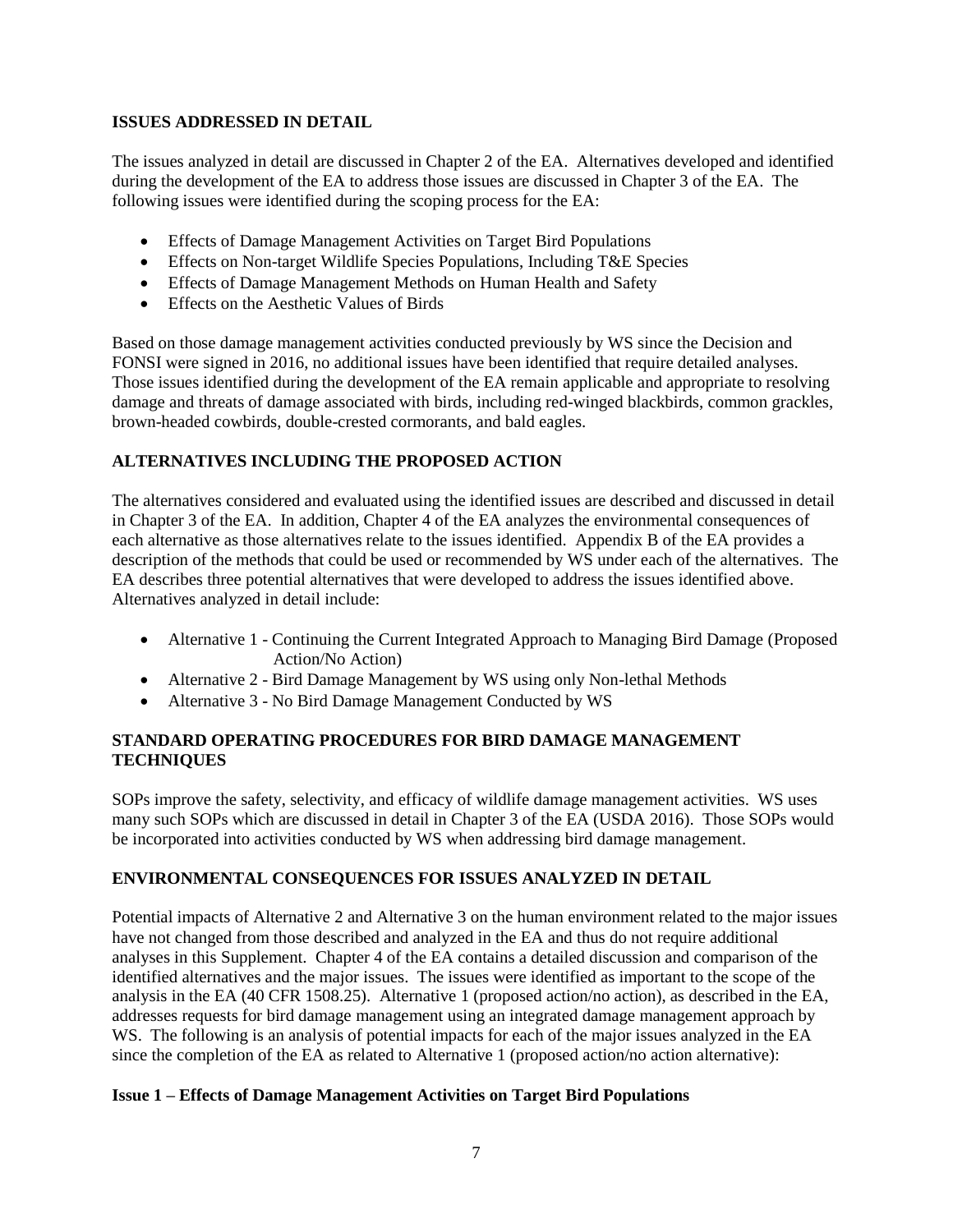A common concern when addressing damage associated with bird species are the effects on the populations of those species from methods used to manage damage. The integrated approach of managing damage associated with wildlife described in the EA under the proposed action alternative uses both non-lethal and lethal methods to resolve requests for assistance. Although non-lethal methods can disperse wildlife from areas where application occurs, wildlife is generally unharmed. Therefore, adverse effects are not often associated with the use of non-lethal methods. However, methods used to lethally remove birds and active nests can result in local reductions in those species' populations in the area where damage or threats of damage were occurring.

Magnitude can be described as a measure of the number of animals killed in relation to their abundance. Magnitude may be determined either quantitatively or qualitatively. Quantitative determinations are based on population estimates, allowable harvest levels, and actual harvest data. Qualitative determinations are based on population trends and harvest data when available. Generally, WS only conducts damage management on species whose population densities are high. WS' take is monitored by comparing numbers of animals killed with overall populations or trends in populations to assure the magnitude of take is maintained below the level that would cause significant adverse impacts to the viability of native species populations. All lethal removal of birds and active nests by WS occurs at the requests of a cooperator seeking assistance and only after the appropriate permit has been issued by the USFWS, when appropriate.

The issue of the effects on target bird species arises from the use of non-lethal and lethal methods identified in the EA to address the need for reducing damage and threats associated with those bird species addressed in the EA. The EA found that when WS' activities are conducted within the scope analyzed in the EA, those activities would not adversely impact bird populations. WS' SOPs are designed to reduce the effects on bird populations and are discussed in section 3.3 and 3.4 of the EA.

WS has provided direct damage management and technical assistance in response to requests for assistance in New Hampshire since the completion of the EA. Descriptions and application of direct damage management and technical assistance projects are discussed in detail in Chapter 3 of the EA. All bird damage management activities conducted by WS were pursuant to applicable federal, state, and local laws and regulations.

Information on bird populations and trends are often derived from several sources including the Breeding Bird Survey (BBS), the Christmas Bird Count (CBC), and the Partners in Flight Landbird Population database, published literature, unpublished reports, and harvest data. These methods remain applicable as described in the 2016 EA. Unless noted otherwise, the state population estimate listed for each species analyzed below was obtained from PFSC (2013). Breeding Bird Survey (BBS) population trends from 1966 to 2015 for New Hampshire and the region that the state falls within (Appalachian Mountains) are listed for each species when available (Sauer et al. 2017). The statistical significance of a trend for a given species that is determined by the BBS data is color coded: a black percentage indicates a statistically non-significant positive or negative trend, a red percentage indicates a statistically significant negative trend, and a blue percentage indicates a statistically significant positive trend (Sauer et al. 2017).

#### *Population Impact Analysis from WS' activities in New Hampshire from FY 2016 through FY 2018*

WS has provided direct damage management and technical assistance in response to requests for assistance with bird damage and threats since the completion of the EA and the Decision/FONSI signed in 2016. All bird damage management activities conducted by WS were pursuant to relevant federal, state, and local laws and regulations, and were conducted within the parameters analyzed in the EA. Direct operational assistance provided by WS included both non-lethal harassment techniques and the lethal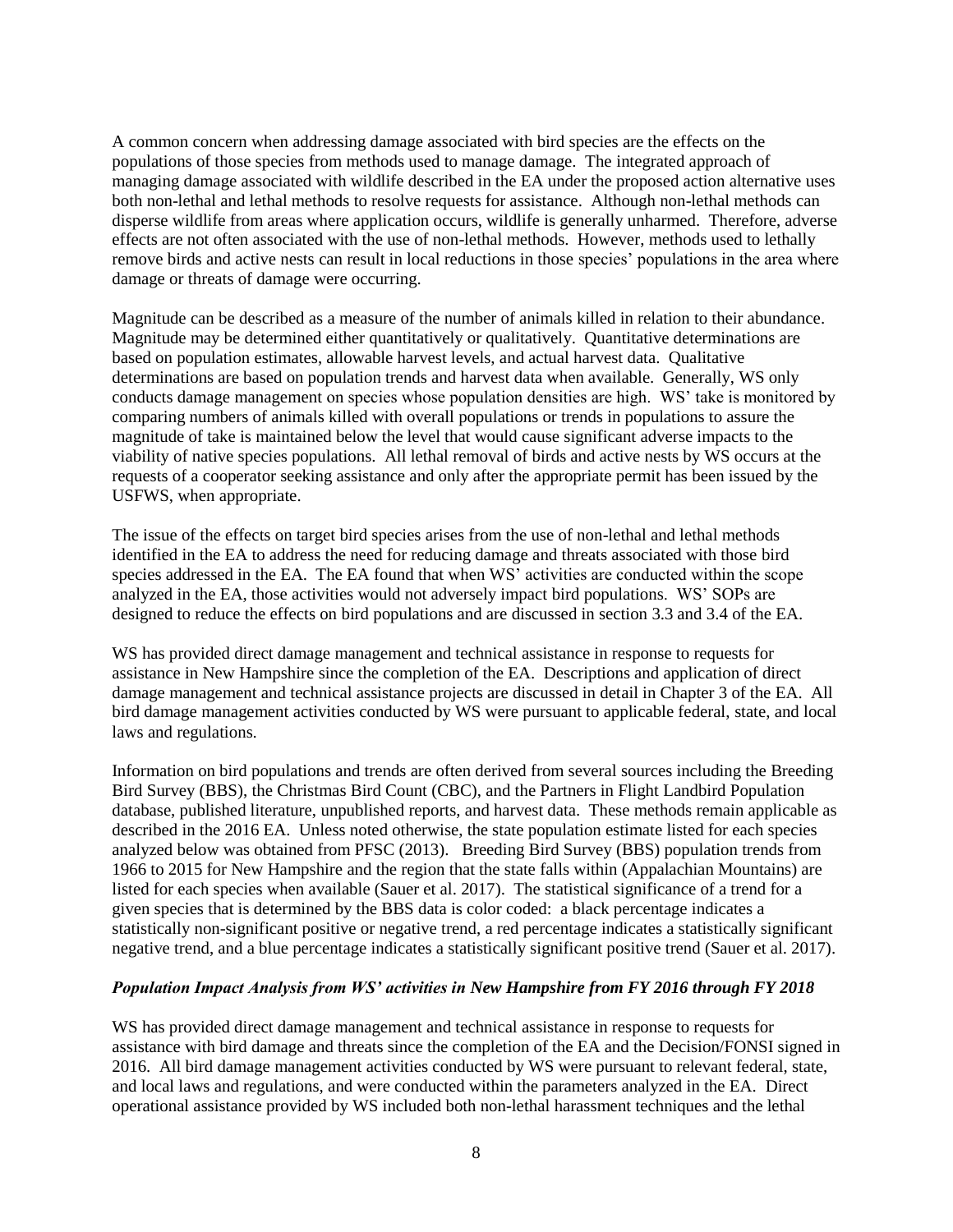removal of target bird species.

WS dispersed 75 and killed 199 red-winged blackbirds in 2016, killed 2 red-winged blackbirds in FY 2017 and killed 897 red-winged blackbirds in FY 2018. The proposed annual removal of red-winged blackbirds analyzed in the EA was 20 individuals, which was exceeded in FY 2016 and FY 2018. Since the lethal removal of red-winged blackbirds has exceeded the annual level of removal analyzed in the EA, this species was included in this Supplement. Brown-headed cowbirds and common grackles will be included in this Supplement as these species can exist in mixed flocks with red-winged blackbirds and could be annually removed in larger numbers than was analyzed in the EA. Additionally, WS killed seven common ravens in FY 2018. The proposed annual removal of common ravens analyzed in the EA was 20 individuals. Although the annual level of removal of common ravens was not exceeded, WS anticipates an increase in the number of requests for assistance for common ravens.

# *Common Grackle Biology and Population Impacts*

| NH population estimate: 60,000                        | WS proposed removal: 1,000 |
|-------------------------------------------------------|----------------------------|
| BBS Atlantic Northern Forest, 1966-2015: -1.73%       | BBS NH, 1966-2015: -2.27%  |
| BBS Atlantic Northern Forest, 2005-2015: -1.65%       | BBS NH, 2005-2015: -3.52%  |
| BBS New England/Mid-Atlantic Coast, 1966-2015: -2.45% |                            |
| BBS New England/Mid-Atlantic Coast, 2005-2015: -2.85% |                            |
| WS removal as % of state population: 1.7%             |                            |

In New Hampshire, common grackles are found during the breeding season and are year round residents in southern portions of the state (Peer and Bollinger 1997). Common grackles are year round residents throughout much of the United States except for the far northern and western portions of the species range (Peer and Bollinger 1997). They are a semi-colonial nesting species often associated with human activities. During the migration periods, common grackles can be found in mixed species flocks of blackbirds. The number of common grackles observed in areas surveyed during the CBC has shown an overall general declining trend since 1966 (NAS 2010).

Since the removal of blackbird species, including common grackles, can occur without the need for a depredation permit when committing or about to commit damage, the number of common grackles lethally removed by non-WS entities in the state is currently unknown. WS has not dispersed or lethally removed any common grackles from FY 2014 through FY 2018 within New Hampshire. However, in FY2015 and FY2016, WS did disperse mixed species flocks of blackbirds that could have contained common grackles.

# *Direct, Indirect, and Cumulative Effects:*

WS' proposed annual removal is only a small percentage of the state population estimate. Therefore based on the best scientific data, WS' proposed removal level will have no adverse direct or indirect effects on common grackle populations. While non-WS removal is unknown, common grackle populations have remained abundant enough that the USFWS has maintained the Federal Blackbird Depredation Order. Therefore, WS does not anticipate any significant cumulative impacts to common grackle populations.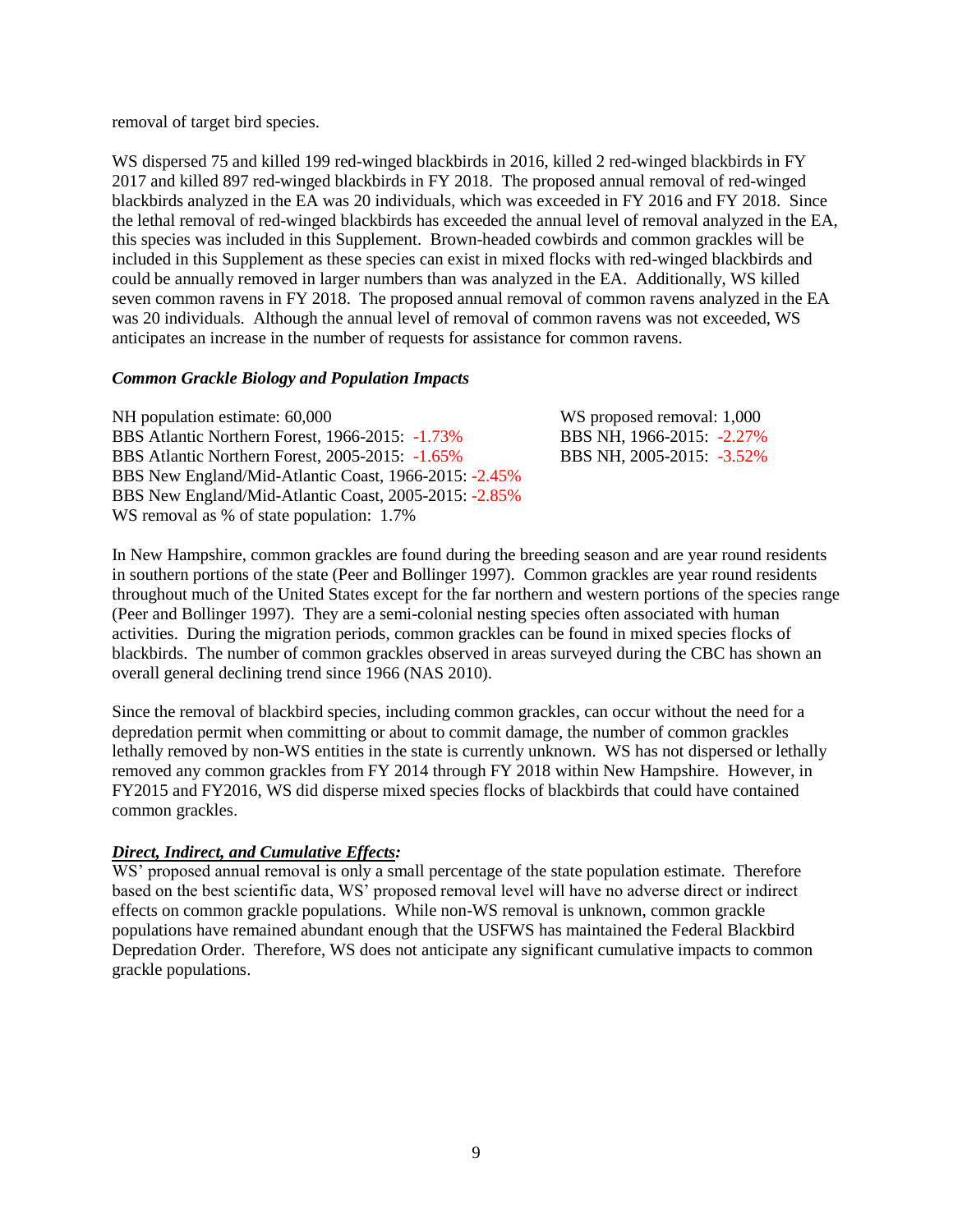#### *Common Raven Biology and Population Impacts*

NH population estimate: 3,100 WS proposed removal:  $100 + 30$  nests (and eggs) BBS Atlantic Northern Forest, 1966-2015: 0.51% BBS NH, 1966-2015: 5.17% BBS Atlantic Northern Forest, 2005-2015: 0.86% BBS NH, 2005-2015: 4.30% BBS New England/Mid-Atlantic Coast, 1966-2015: 11.75% BBS New England/Mid-Atlantic Coast, 2005-2015: 22.95% WS removal as % of state population:  $3.2%$ 

Common ravens can be observed year-round in New Hampshire, although they are more commonly observed in northern and western portions of the state (Boarman and Heinrich 1999). Common ravens prefer a broad range of habitats including boreal, conifer and deciduous forests with heavily contoured landscapes (Boarman and Heinrich 1999). In some parts of its range, ravens are considered pests whose populations are rapidly expanding, and programs have been implemented to reduce population sizes (Boarman and Heinrich 1999). The number of common ravens observed during the CBC in the state of New Hampshire has shown an overall increasing trend since 1966 (NAS 2010). The population trend of common ravens in New Hampshire is considered to be increasing (Hunt 2009).

From 2014 through 2018, WS killed eight and dispersed six common ravens. One inactive nest was removed in 2017. The proposed annual removal of common ravens analyzed in the EA was 20 individuals; however WS reasonably expects to annually remove larger numbers than was analyzed in the EA. In addition to the take by WS, the USFWS issued depredation permits to other entities for the take of common ravens during this period. From 2014 to 2018 a total of 21 common ravens have been killed and three nests have been destroyed by all entities to alleviate damage and threats associated with these birds occurring within New Hampshire.

#### *Direct, Indirect, and Cumulative Effects:*

Based on the best scientific data, WS' proposed annual removal (and eggs) will have no adverse direct or indirect effects on common raven populations. Given the increasing population trends observed for common ravens in New Hampshire and the region, this magnitude of take could be considered low. The take of common ravens can only occur when permitted by the USFWS through the issuance of depredation permits. Therefore, all take, including take by WS, is authorized by the USFWS and occurs at the discretion of the USFWS. Permitting of take ensures cumulative take of common ravens in the northeastern United States, including the take proposed by WS in New Hampshire under this Supplement, would not reach a magnitude where undesired adverse effects would occur. The take of common ravens would occur within allowed levels of take permitted by the USFWS.

### *Red-winged blackbird Biology and Population Impacts*

NH population estimate: 140,000 WS proposed removal: 10,000 BBS Atlantic Northern Forest, 1966-2015: -1.87% BBS NH, 1966-2015: -1.06% BBS Atlantic Northern Forest, 2005-2015: -1.63% BBS NH, 2005-2015: -1.04% BBS New England/Mid-Atlantic Coast, 1966-2015: -2.00% BBS New England/Mid-Atlantic Coast, 2005-2015: -2.38% WS removal as % of state population:  $7.1\%$ 

Red-winged blackbirds are one of the most abundant bird species in North America and are a commonly recognized bird that can be found in a variety of habitats (Yasukawa and Searcy 1995). The breeding habitat of red-winged blackbirds includes marshes and upland habitats from southern Alaska and Canada southward to Costa Rica extending from the Pacific to the Atlantic Coast along with the Caribbean Islands (Yasukawa and Searcy 1995). Northern breeding populations of red-winged blackbirds migrate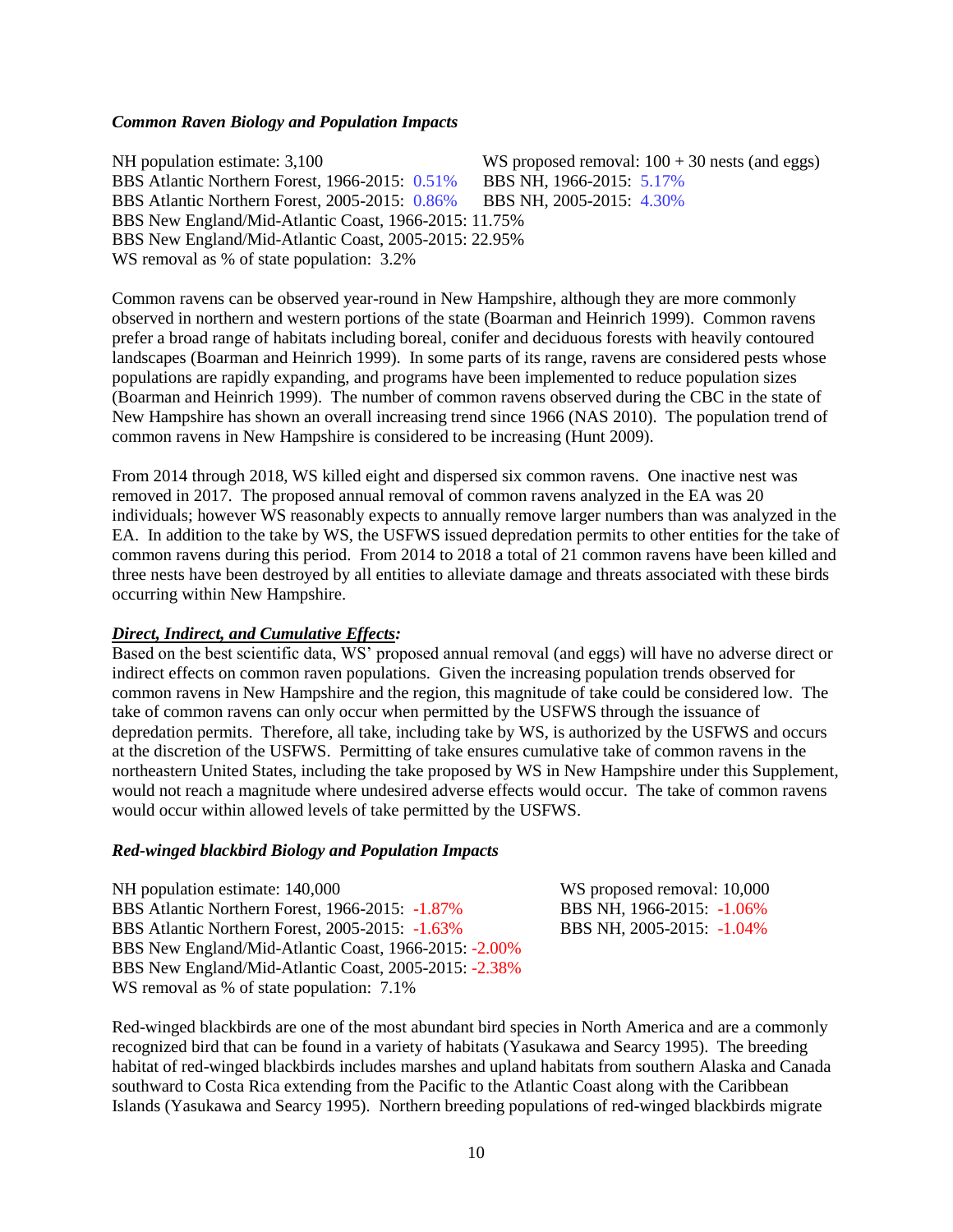southward during the migration periods but red-winged blackbirds are common throughout the year in states along the Gulf Coast and parts of the western United States (Yasukawa and Searcy 1995). During the migration periods, red-winged blackbirds often form mixed species flocks with other blackbird species. In New Hampshire, red-winged blackbirds are found during the breeding season and are year round residents in coastal and extreme southern portions of the state (Yasukawa and Searcy 1995). The number of red-winged blackbirds observed during the CBC in the state has shown a variable but stable trend since 1966 (NAS 2010). The population trend of red-winged blackbirds in New Hampshire is considered stable (Hunt 2009).

Since the removal of blackbird species, including red-winged blackbirds, can occur without the need for a depredation permit when committing or about to commit damage, the number of red-winged blackbirds lethally removed by non-WS entities in the state is currently unknown. WS lethally removed 1,098 and harassed 75 red-winged blackbirds in the past three years. Since red-winged blackbirds often form mixed species flocks with other blackbird species, determining the number of birds of each species present in the mixed species flocks can be difficult. Therefore, when dispersing mixed species flocks, the number of red-wing blackbirds present in the flocks is unknown. WS dispersed mixed species flocks of blackbirds that could have contained red-winged blackbirds from FY 2015 to FY 2016.

# *Direct, Indirect, and Cumulative Effects:*

WS' proposed annual removal of red-winged blackbirds is a small percentage of the state population estimate. Therefore, WS' proposed annual removal level will have no adverse direct or indirect effects on red-winged blackbird populations. While non-WS removal is unknown, red-winged blackbird populations have remained abundant enough that the USFWS has maintained the Federal Blackbird Depredation Order. Therefore, WS does not anticipate any significant cumulative impacts to red-wing blackbird populations.

# *Brown-headed Cowbird Biology and Population Impacts*

| NH population estimate: 62,000                       | WS proposed removal: 1,000 |
|------------------------------------------------------|----------------------------|
| BBS Atlantic Northern Forest, 1966-2015: -6.28%      | BBS NH, 1966-2015: -3.30%  |
| BBS Atlantic Northern Forest, 2005-2015: -5.68%      | BBS NH, 2005-2015: -2.42%  |
| BBS New England/Mid-Atlantic Coast, 1966-2015: 0.30% |                            |
| BBS New England/Mid-Atlantic Coast, 2005-2015: 0.30% |                            |
| WS removal as % of state population: 1.6%            |                            |

Brown-headed cowbirds are a species of the blackbird family commonly found in mixed species flocks during migration periods. Brown-headed cowbirds are a common summer resident across the United States and southern Canada (Lowther 1993). Breeding populations in the northern range of the cowbird are migratory with cowbirds present year-round in much of the eastern United States and along the West Coast (Lowther 1993). During the breeding season brown-headed cowbirds are found throughout New Hampshire and are year round residents throughout much of state except for northern areas (Lowther 1993). Brown-headed cowbirds are still commonly found in open grassland habitats but also inhabit urban and residential areas. Unique in their breeding habits, cowbirds are known as brood parasites meaning they lay their eggs in the nests of other bird species (Lowther 1993). Female cowbirds can lay up to 40 eggs per season with eggs reportedly being laid in the nests of over 220 species of birds, of which, 144 species have actually raised cowbird young (Lowther 1993). No parental care is provided by cowbirds with the raising of cowbird young occurring by the host species. Similar to the other blackbird species, the number of cowbirds observed during the CBC conducted annually in the state has shown a variable pattern since 1966 (NAS 2010).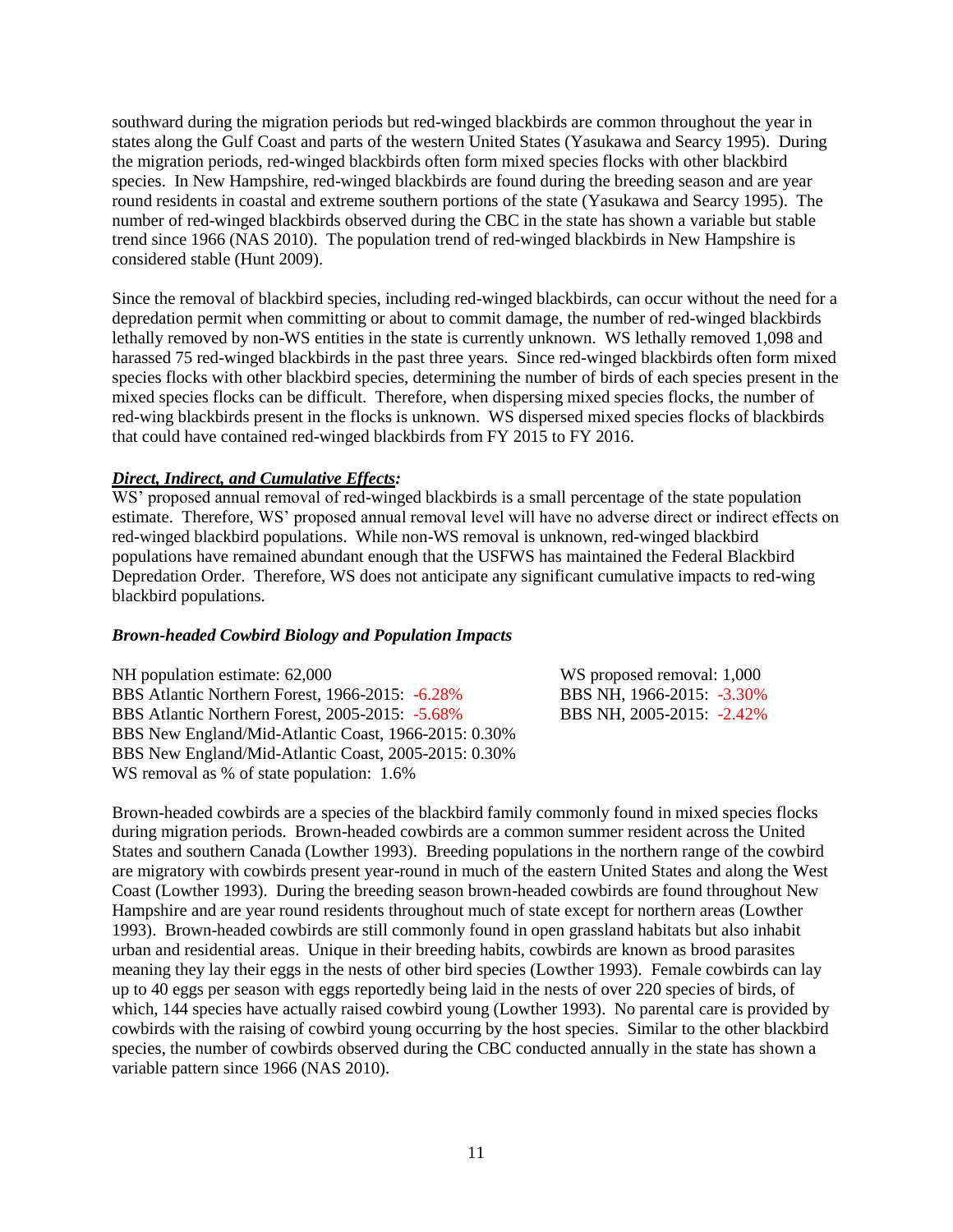Since the removal of blackbird species, including brown-headed cowbirds can occur without the need for a depredation permit when committing or about to commit damage, the number of cowbirds lethally removed by non-WS entities in the state is currently unknown. WS has not dispersed or lethally removed any brown-headed cowbirds from FY 2014 through FY 2018 within New Hampshire, but brown-headed cowbirds were included in this Supplement since they often form mixed species flocks with other blackbird species.

# *Direct, Indirect, and Cumulative Effects:*

Based on the best scientific data, WS' proposed annual removal level will have no adverse direct or indirect effects on brown-headed cowbird populations. While non-WS removal is unknown, cowbird populations have remained abundant enough that the USFWS has maintained the Federal Blackbird Depredation Order. Therefore, WS does not anticipate any significant cumulative impacts to brownheaded cowbird populations.

# *Bald eagle Biology and Population Impacts*

NH population estimate: 118 WS proposed removal: 2 nests BBS Atlantic Northern Forest, 1966-2015: 6.59% BBS Atlantic Northern Forest, 2005-2015: 8.99% BBS New England/Mid-Atlantic Coast, 1966-2015: 10.08% BBS New England/Mid-Atlantic Coast, 2005-2015: 12.40%

The bald eagle is a large bird of prey considered an opportunistic forager that eats a variety of mammalian, avian and reptilian prey, but generally prefers fish over other food types (Buehler 2000). Bald eagles are a North American species that historically occurred throughout the contiguous United States and Alaska. The largest North American breeding populations are in Alaska and Canada, but there are also significant bald eagle populations in the Great Lakes states, Florida, the Pacific Northwest, the Greater Yellowstone area, and the Chesapeake Bay region (USFWS 2017*c*).

Although officially removed from the protection of the ESA across most of its range, the bald eagle is still afforded protection under the Bald and Golden Eagle Protection Act. In New Hampshire, bald eagles are not listed as state threatened or endangered. During the breeding season in 2017, New Hampshire Audubon confirmed a total of 59 territorial pairs of bald eagles with 38 confirmed pairs incubating and a total of 59 young fledged (Martin 2018).

The USFWS developed an EIS that evaluated alternatives and issues associated with regulations establishing new permits for the take of eagles pursuant to the Act. The preferred alternative in the EIS evaluated the management on an eagle management unit level (similar to the migratory bird flyways) to establish limits on the amount of eagle take that the USFWS could authorize in order to maintain stable or increasing populations. This alternative further establishes a maximum duration for permits of 30 years with evaluations in five year increments (USFWS 2016*a*). A Record of Decision was made for the preferred alternative in the EIS. The selected alternative revised the permit regulations for the "*take*" of eagles (see 50 CFR 22.26 as amended) and a provision to authorize the removal of eagle nests (see 50 CFR 22.27 as amended). The USFWS published a Final Rule on December 16, 2016 (81 FR 91551- 91553).

Given the definition of "*disturb*" under the Bald and Golden Eagle Protection Act as described above, the use of trapping methods to capture injured eagles for rehabilitation or to utilize harassment methods to disperse eagles posing threats at or near airports could constitute "*take*" as defined under the Act, which would require permits from the USFWS to conduct those types of activities.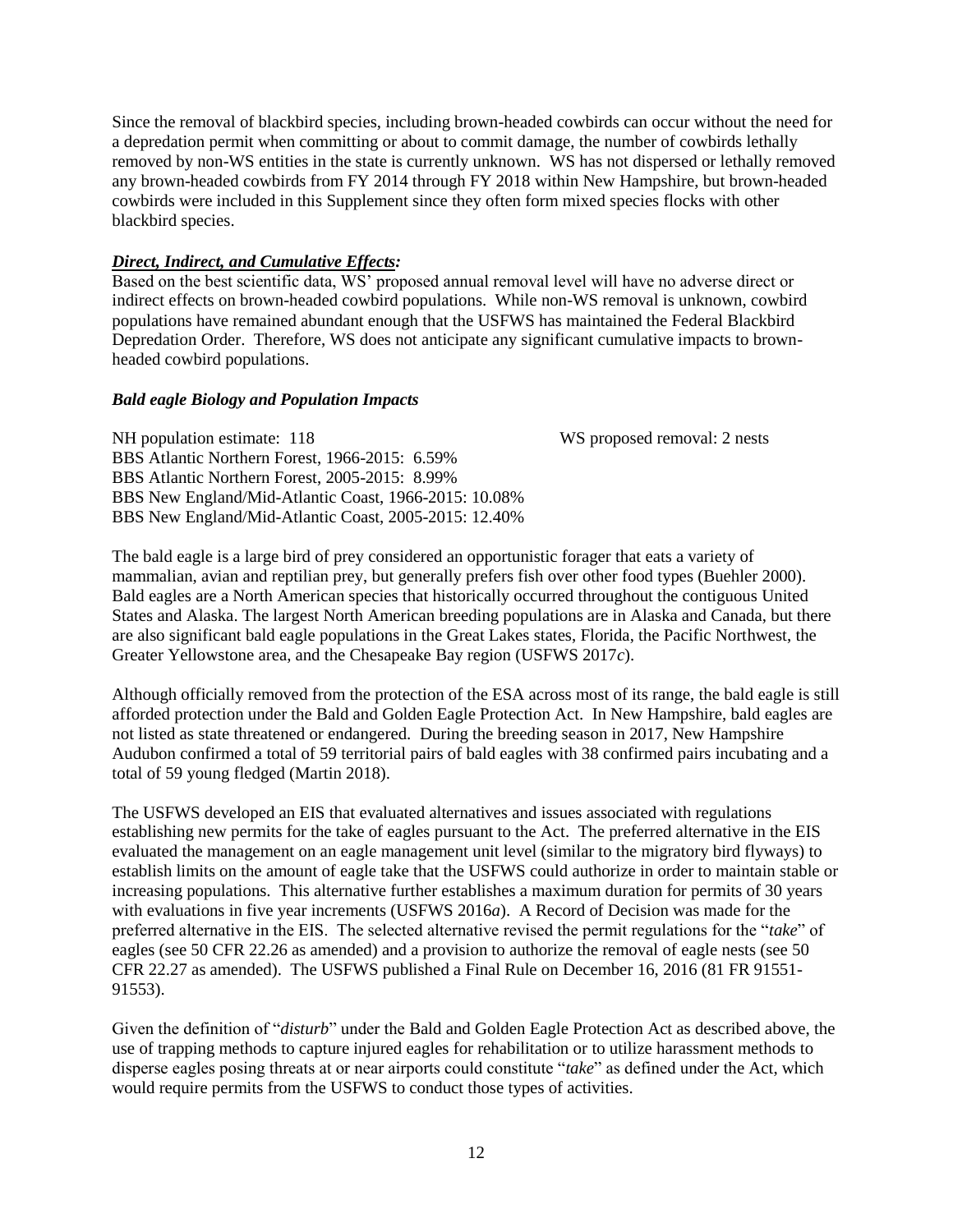In FY 2016, FY 2017 and FY 2018 WS dispersed totals of 3, 12 and 22 bald eagles, respectively. The increase is attributed to bald eagles that were inadvertently harassed during WS bird harassment activities targeting different bird species. All eagles inadvertently harassed were authorized under an eagle harassment permit. Additionally, the total number of bald eagles harassed does not necessarily indicate unique individuals; rather the same individuals harassed multiple times. In FY 2017, WS was requested by the USFWS to assist with trapping a bald eagle that was observed with a leg hold trap attached to the right tarsometatarsal. Concern was for the immediate health of the eagle as well as long term health effects from having the trap attached. WS was contacted by the USFWS to assist with trapping the eagle. Although the eagle eventually dispersed uncaptured, WS may be requested to provide similar services in the future.

Under 50 CFR 22.23, WS, airport authorities, state and local municipalities or private citizens could apply for a permit allowing for the *"take"* of eagles that are injured, or pose threats to aviation safety at civil and military airports. Under this proposed action alternative, WS could employ harassment or remove eagle nests from airports/air bases or surrounding areas as well as trap injured eagles for evaluation and/or rehabilitation when authorized and/or permitted by the USFWS pursuant to the Bald and Golden Eagle Protection Act. Therefore, if no permit is issued by the USFWS to trap or harass eagles no activities would be conducted by WS. Activities would only be conducted by WS when; 1) a permit allowing for the harassment or trapping of eagles has been issued directly to WS, 2) issued to an airport authority/military installation, state and local municipality or private citizen where WS is working as a sub-permittee, or 3) written authorization has been granted directly to WS to assist with trapping eagles for rehabilitation efforts. No lethal take of eagles would occur under this proposed action alternative.

Under the Bald and Golden Eagle Protection Act (16 USC 668-668c), the take of bald eagles is prohibited without a permit from the USFWS. Under the Act, the definition of "take" includes actions that "*pursue, shoot, shoot at, poison, wound, kill, capture, trap, collect, destroy, molest, or disturb*" eagles. The regulations authorize the USFWS to issue permits for the take of bald eagles and golden eagles on a limited basis (see 81 FR 91551-91553, 50 CFR 22.23, 50 CFR 22.27). As necessary, WS would apply for the appropriate permits as required by the Bald and Golden Eagle Protection Act.

# *Direct, Indirect, and Cumulative Effects:*

WS would employ harassment and/or trapping methods to disperse or translocate bald eagles and remove up to two active/inactive nests annually from airports and their surrounding areas to protect human health and safety, as well as, transmission lines, and electrical transfer stations when authorized and permitted by the USFWS pursuant to the Act. Therefore, if no permit is issued by the USFWS to harass, capture, or remove the nests of eagles posing a threat to aircraft, New Hampshire's power grid, or human health and safety, no harassment, capture, or nest removal would be conducted by WS. Harassment at airports, transfer stations, or surrounding areas may benefit individual eagles by preventing these birds from being fatally injured in collisions with aircraft. Additionally, capturing injured eagles for transportation to a licensed rehabilitator can potentially benefit local eagle populations. Impacts due to nest removal and destruction would have little adverse impact on the population. Although there may be reduced fecundity for the individuals affected by nest destruction, this activity has no long term effect on breeding adults. The destruction of up to two nests by WS would not reach a level where adverse effects on eagle populations would occur. No lethal take of bald eagles would occur under this proposed action alternative. WS would abide by all measures and stipulations provided by the USFWS in permits issued for the harassment of bald eagles at airports to reduce aircraft strikes. The USFWS evaluates each nest removal and its potential impacts on a case-by-case basis.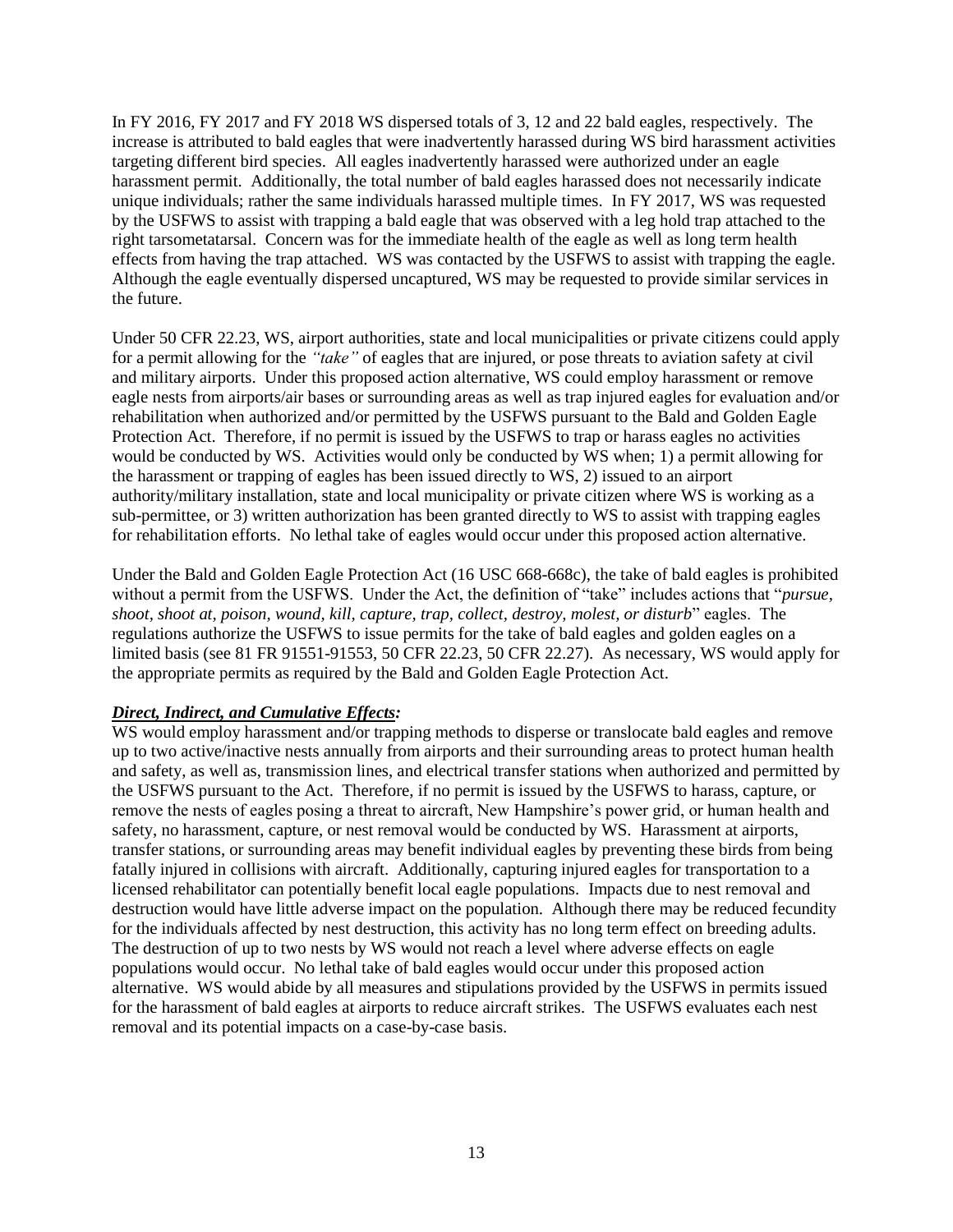#### *Double-Crested Cormorant Biology and Population Impacts*

BCR 14 and 30 regional breeding population: 173,074<sup>1</sup> BBS Atlantic Northern Forest, 1966-2015: 3.18% BBS NH, 1966-2015: 2.39% BBS Atlantic Northern Forest, 2005-2015: 6.54% BBS NH, 2005-2015: 2.65% BBS New England/Mid Atlantic Coast, 1966-2015: 9.91% WS removal as % of regional population: 0.3% BBS New England/Mid Atlantic Coast, 2005-2015: 17.14% Cumulative removal as % of regional population: 0.3% *<sup>1</sup>MANEM Waterbird Conservation Plan*

WS proposed take:  $500 + 50$  nest (and eggs)

Double-crested cormorants are large fish-eating colonial waterbirds widely distributed across North America (Hatch and Weseloh 1999). Wires et al. (2001) and Jackson and Jackson (1995) have suggested that the current cormorant resurgence may be, at least in part, a population recovery following years of DDT-induced reproductive suppression and unregulated take prior to protection under the MBTA.

The population (breeding and non-breeding birds) in the United States was estimated to be greater than one million birds in the 1990's (Tyson et al. 1999). Ninety percent of the global cormorant population resides in North America (MANEM Waterbird Plan 2006). The Mid-Atlantic/New England/Maritimes population was estimated at over 173,000 breeding pairs. Most of New Hampshire is included in Bird Conservation Region (BCR) 14 and the remainder, in Southeastern New Hampshire, is in BCR 30. BCR 30 has approximately 29,700 nesting pairs while BCR 14 has approximately 143,400 nesting pairs (MANEM Waterbird Plan 2006). From the early 1970s to the early 1990s, the Atlantic population of cormorants increased from about 25,000 pairs to 96,000 pairs (Hatch 1995).

Cormorants are most commonly found in New Hampshire during the spring, summer, and fall months when the breeding and migrating populations are present, with peak migration numbers occurring in April and October (Wires et al. 2001). Breeding populations of cormorants occur along the coast with breeding habitat that includes lakes, rivers, swamps, and seacoasts where nesting can occur on the ground, in trees, and on coastal cliffs (MANEM Waterbird Plan 2006).

From FY 2013 through FY 2017, WS has not lethally removed cormorants and non-WS entities lethally took one cormorant in New Hampshire to alleviate damage or threats. Lethal removal of cormorants in New Hampshire between 2013 and 2017 represents <1% of the estimated 173,074 cormorants breeding in BCR 14 and BCR 30. All take occurred under depredation permits issued by the USFWS.

#### *Direct, Indirect, and Cumulative Effects:*

Although only limited cormorant damage management activities have been conducted by WS in New Hampshire, WS anticipates the number of requests for assistance to manage damage caused by cormorants will increase based on the increasing number of cormorants observed within the state. Based on the best scientific data, WS proposed removal level of 500 birds and 250 nests will have no adverse direct effects on cormorant populations. The potential authorized removal from all non-WS entities combined with WS proposed removal is also not expected to create adverse cumulative impacts. All removal of cormorants would occur within the levels permitted by the USFWS pursuant to the MBTA.

The removal and destruction of nests should have little adverse impact on the population. Although this method may reduce the fecundity of individual birds, nest destruction has no long term effect. The destruction of double-crested cormorant nests annually by WS would occur in localized areas where nesting takes place and would not reach a level where adverse effects on cormorant populations would occur. As with the lethal take of adults, the take of nests must be authorized by the USFWS. Therefore, the number of nests taken by WS annually would occur at the discretion of the USFWS.

The USFWS EA (USFWS 2017*a*) included a potential biological removal (PBR) model used to estimate the impact of take on the double-crested cormorant population. Results from the PBR revealed that for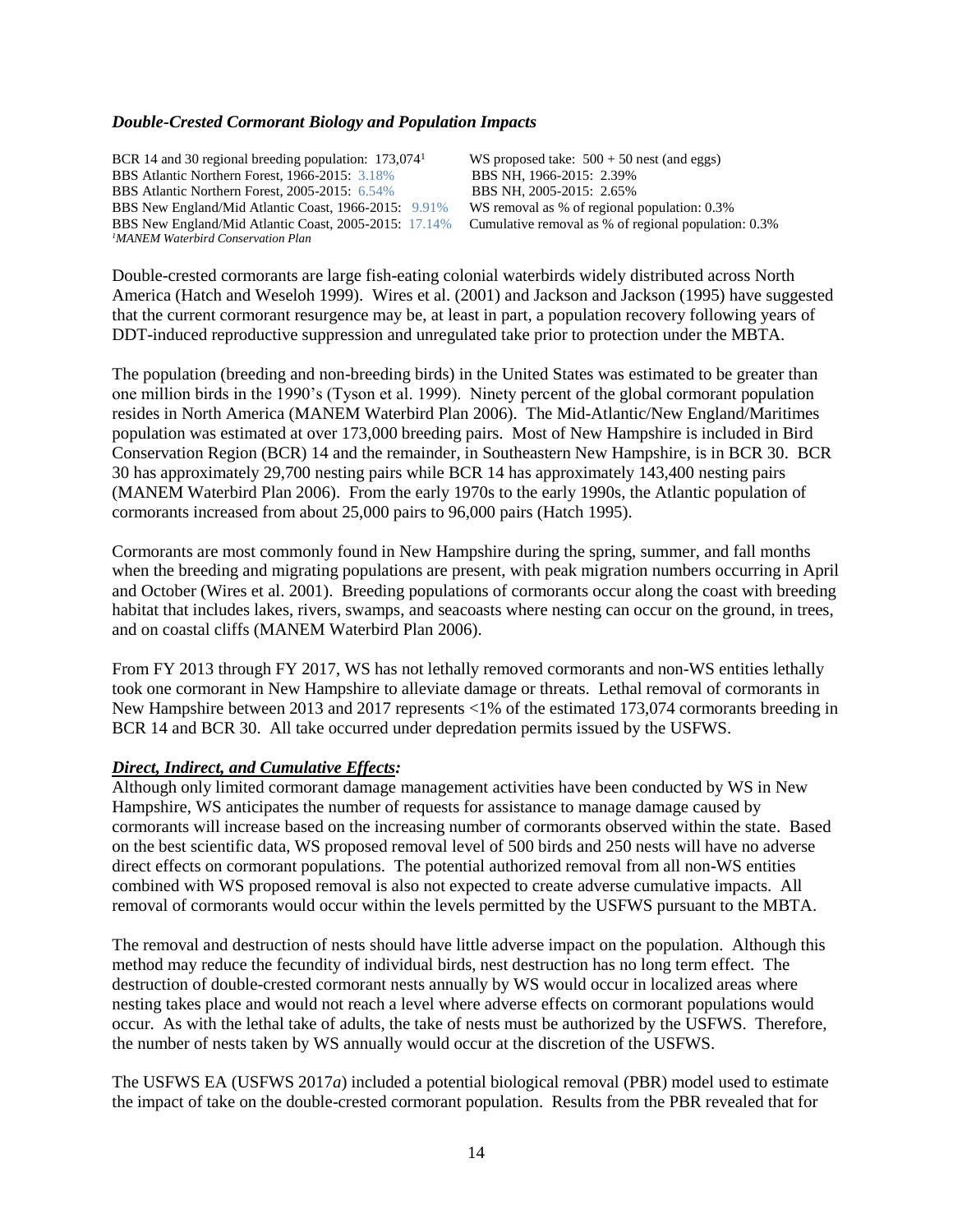the Atlantic Flyway, 26,226 double-crested cormorants could be taken while maintaining a stable population (i.e., allowable take). WS proposed take of double-crested cormorants in New Hampshire falls well below both allowable take and the Reduced Take Alternative of 11,634 double-crested cormorants selected by USFWS (USFWS 2017*a*, USFWS 2017*b*). As such, the proposed take is below the amount of take that would likely reduce the population growth rate of double-crested cormorants based on the analysis in the PBR modeling analyzed in the EA (USFWS 2017*a*). This level of proposed take will have negligible adverse impacts on the Atlantic flyway population of double-crested cormorants or the quality of the human environment. USFWS will monitor double crested cormorant within and across regions in order to prevent cumulative significant impacts from take of double-crested cormorants in Atlantic flyway and the U.S.

# **Summary**

Evaluation of WS' activities relative to wildlife populations indicated that project activities will likely have no cumulative adverse effects on populations in New Hampshire. WS' actions would be occurring simultaneously, over time, with other natural processes and human-generated changes that are currently taking place. Those activities include, but are not limited to:

- Natural mortality of wildlife
- Human-induced mortality through private damage management activities
- Human and naturally induced alterations of wildlife habitat
- Annual and perennial cycles in population densities

All those factors play a role in the dynamics of wildlife populations. In many circumstances, requests for assistance arise when some or all of those elements have contrived to elevate target species populations or place target species at a juncture to cause damage to resources. WS' actions to minimize or eliminate damage are constrained as to scope, duration and intensity, for the purpose of minimizing or avoiding impacts to the environment. WS evaluates damage occurring, including other affected elements and the dynamics of the damaging species; determines appropriate strategies to minimize effects on environmental elements; applies damage management actions; and subsequently monitors and adjusts/ceases damage management actions (Slate et al. 1992). This process allows WS to take into consideration other influences in the environment, such as those listed above, in order to avoid cumulative adverse impacts on target species.

# **Issue 2 – Effects on Non-target Wildlife Species Populations, Including T&E Species**

The issue of non-target species effects, including effects on threatened and endangered (T&E) species, arises from the use of non-lethal and lethal methods identified in the alternatives. The use of non-lethal and lethal methods has the potential to inadvertently disperse, capture, or kill non-target wildlife. WS' SOPs are designed to reduce the effects of damage management activities on non-target species' populations which were discussed in the EA. To reduce the risks of adverse effects to non-target wildlife, WS selects damage management methods that are as target-selective as possible or applies such methods in ways that reduces the likelihood of capturing non-target species. Before initiating management activities, WS also selects locations which are extensively used by the target species and employs baits or lures which are preferred by those species. Despite WS' best efforts to minimize non-target take during project activities, the potential for adverse effects to non-targets exists when applying both non-lethal and lethal methods to manage damage or reduce threats to safety.

Non-lethal methods have the potential to cause adverse effects on non-targets primarily through exclusion, harassment, and dispersal. Any exclusionary device erected to prevent access of target species also potentially excludes species that are not the primary reason the exclusion was erected. Therefore, non-target species excluded from areas may potentially be adversely impacted if the area excluded is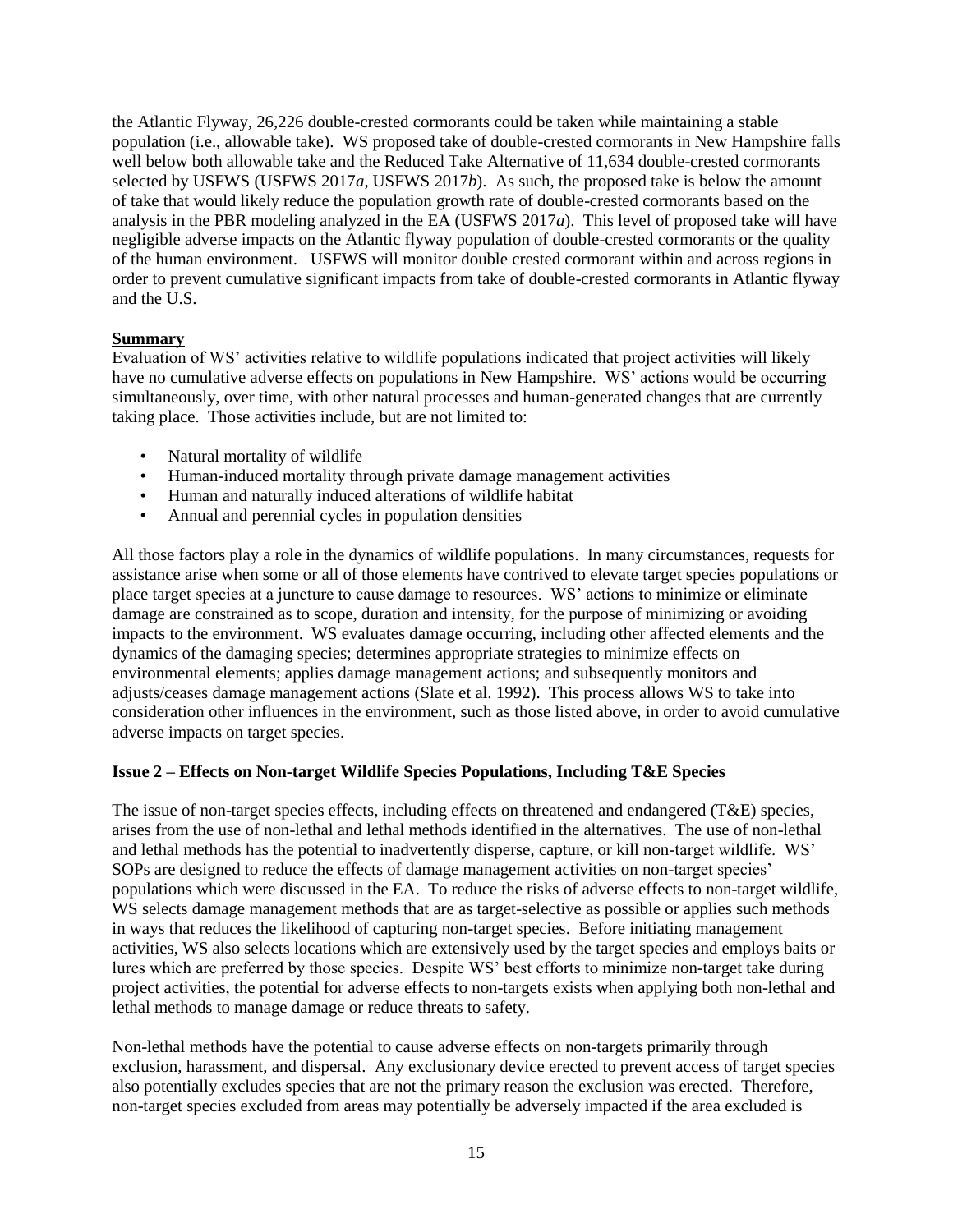large enough. The use of auditory and visual dispersal methods used to reduce damage or threats caused by target species are also likely to disperse non-targets in the immediate area where the methods are employed. However, the potential impacts on non-target species are expected to be temporary with target and non-target species often returning after the cessation of dispersal methods.

While every precaution is taken to safeguard against taking non-targets during operational use of methods and techniques for resolving damage and reducing threats caused by wildlife, the use of such methods can result in the incidental take of unintended species. Those occurrences are minimal and should not affect the overall populations of any species. WS has not live captured or taken any non-target species.

The EA concluded that effects of control methods on non-target species is biologically insignificant to nonexistent and that WS has not adversely affected the viability of any wildlife species populations through bird damage management activities. Bird damage management activities implemented by WS utilize the most selective and appropriate methods for taking targeted bird species and excluding nontarget species. The lethal removal of non-targets from using those methods described in the EA is likely to remain low with removal never reaching a magnitude that a negative impact on populations would occur.

# *Threatened and Endangered Species*

A review of T&E species listed by the USFWS showed that the listing of the red knot (*Calidris canutus rufa*) and the northern long-eared bat (*Myotis septentrionalis*) has occurred since the completion of the EA in 2016. Based on a review of the best scientific data available, WS has determined that activities conducted pursuant to the proposed action would have "No Effect" on these two newly listed species or their critical habitats. WS has not historically conducted operations in red knot or long-eared bat habitat. WS does not anticipate performing operations in these habitats in the future. While WS may make recommendations for habitat modifications, the program does not typically perform these functions.

WS' activities in New Hampshire to manage damage and threats caused by birds have not changed from those described in the EA. A review of those species listed in New Hampshire and discussed in the EA indicates that WS' bird damage management activities would continue to have no adverse effects on those species. Project activities and their potential impacts on other wildlife species, including T&E species have not changed from those analyzed in the EA. Impacts on this issue are expected to remain insignificant.

# **Issue 3 – Effects of Damage Management Methods on Human Health and Safety**

Since the completion of the EA and the Decision and FONSI in 2016, no injuries to employees or the public occurred from the implementation of methods under the proposed action. Based on the analyses in the EA, when WS' activities are conducted according to WS' directives, SOPs, and in accordance with federal, state, and local laws those activities pose minimal risks to human safety. Project activities and their potential impacts on human health and safety have not changed from those analyzed in the EA. No additional methods or techniques are being proposed for use under the proposed action. Impacts on this issue are expected to remain insignificant.

# **Issue 4 – Effects on the Aesthetic Values of Birds**

As described in the EA, WS employs methods when requested that would result in the dispersal, exclusion, or removal of individuals or small groups of birds to resolve damage to agriculture, property, natural resources, or threats to human health and safety. In some instances where birds are excluded, dispersed, or removed, the ability of interested persons to observe and enjoy those birds will likely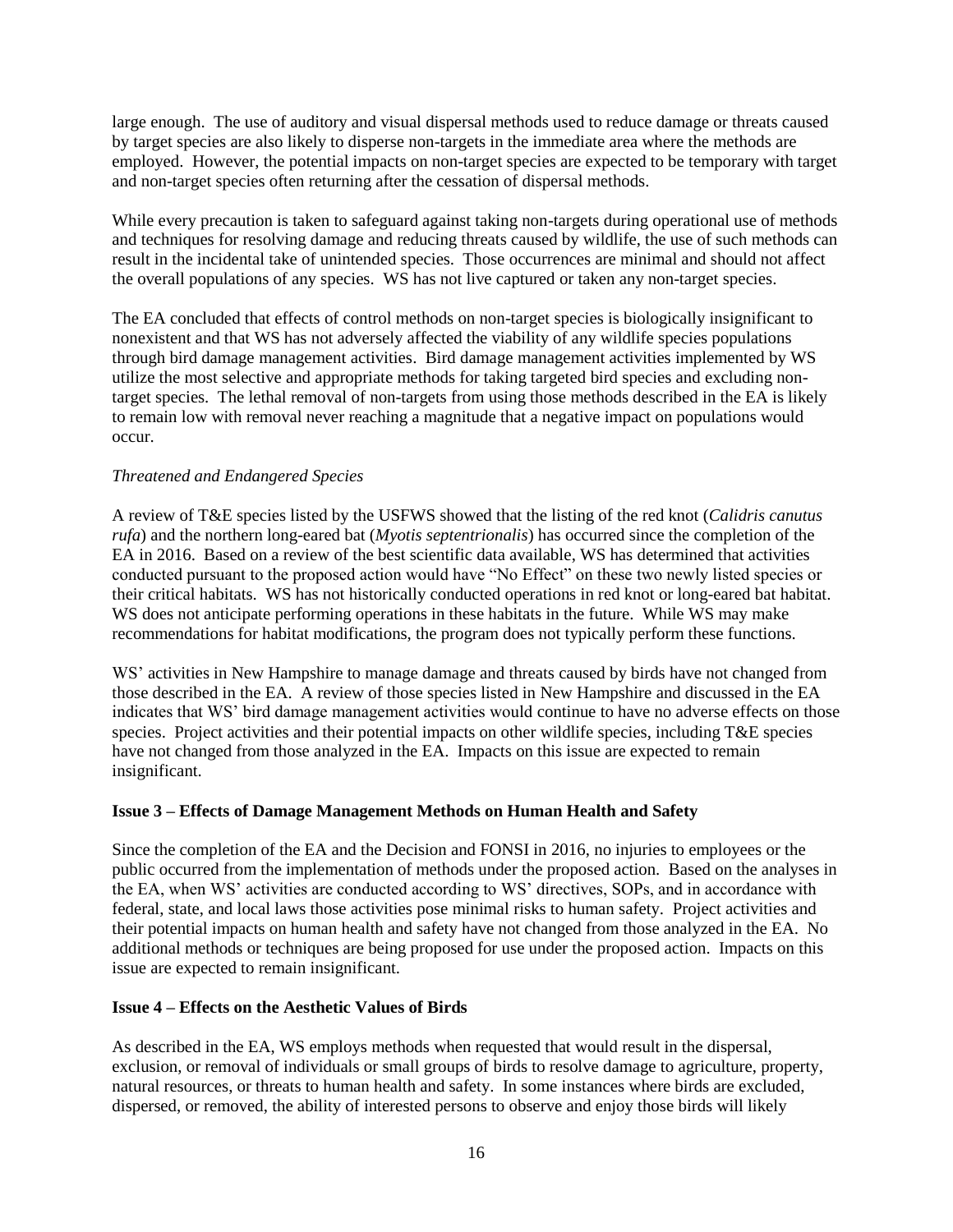temporarily decline. Even the use of non-lethal methods can lead to dispersal of birds if the resource being protected was acting as an attractant. Thus, once the attractant has been removed or made unattractive, birds will likely disperse to other areas where resources are more available.

The use of lethal methods would result in a temporary reduction in local populations resulting from the removal of target birds to resolve requests for assistance. WS' goal is to respond to requests for assistance and to manage those birds responsible for the resulting damage. Therefore, the ability to view and enjoy those birds will still remain if a reasonable effort is made to view those species outside the area in which damage management activities occurred.

The EA concluded the effects on aesthetics would be variable depending on the stakeholders' values towards wildlife. Project activities and potential impacts on human affectionate bonds with birds and aesthetics have not changed from those analyzed in the EA.

# **Summary**

No significant cumulative environmental impacts are expected from activities considered under the Supplement. Likewise, no significant cumulative impacts have been identified from the implementation of the proposed action in the EA since 2016. Under the proposed action, the reduction of wildlife damage or threats using an integrated approach employing both non-lethal and lethal methods would not have significant impacts on wildlife populations in New Hampshire or nationwide. WS continues to coordinate activities with federal, state, and local entities to ensure activities do not adversely impact wildlife populations. No risk to public safety is expected when WS' activities are conducted pursuant to the proposed action or the proposed supplement to the EA. The EA further describes and addresses cumulative impacts from the alternatives, including the proposed action.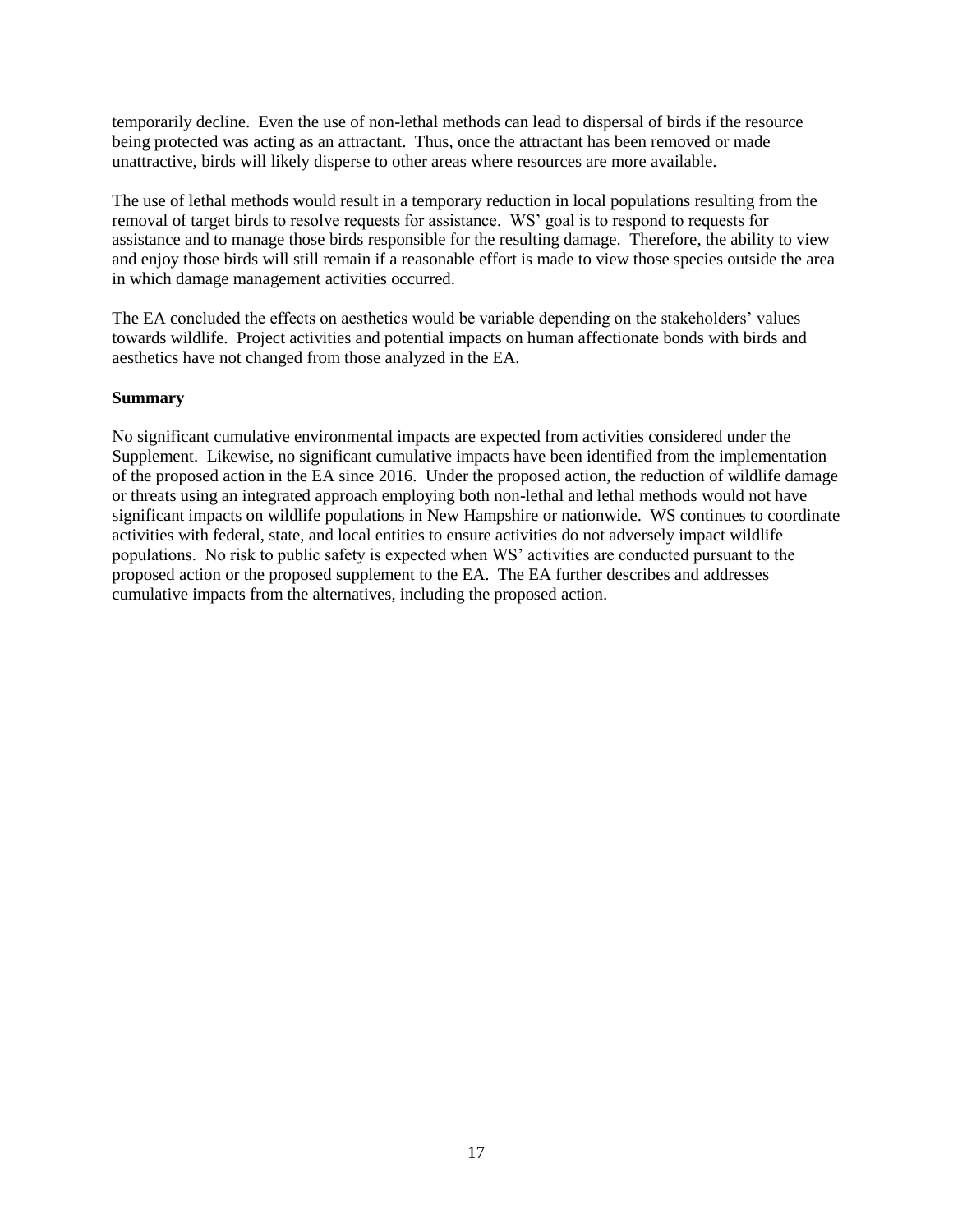# **LIST OF PREPARERS AND REVIEWERS**

| David Allaben,          | State Director, USDA-WS, Concord, NH                 |
|-------------------------|------------------------------------------------------|
| Carrie Stengel,         | Supervisory Wildlife Biologist, USDA-WS, Concord, NH |
| Joshua Janicke,         | Staff Wildlife Biologist, USDA-WS, Concord, NH       |
| <b>Anthony Musante,</b> | Staff Wildlife Biologist, USDA-WS, Concord, NH       |
| Christopher Croson,     | Staff Wildlife Biologist, USDA-WS, Mooresville, NC   |

# **LIST OF PERSONS CONSULTED**

| Mark Ellingwood,  | NH Fish and Game Department  |
|-------------------|------------------------------|
| Kent Gustafson,   | NH Fish and Game Department  |
| Mike Marchand,    | NH Fish and Game Department  |
| <b>Bill Perry</b> | U.S. Fish & Wildlife Service |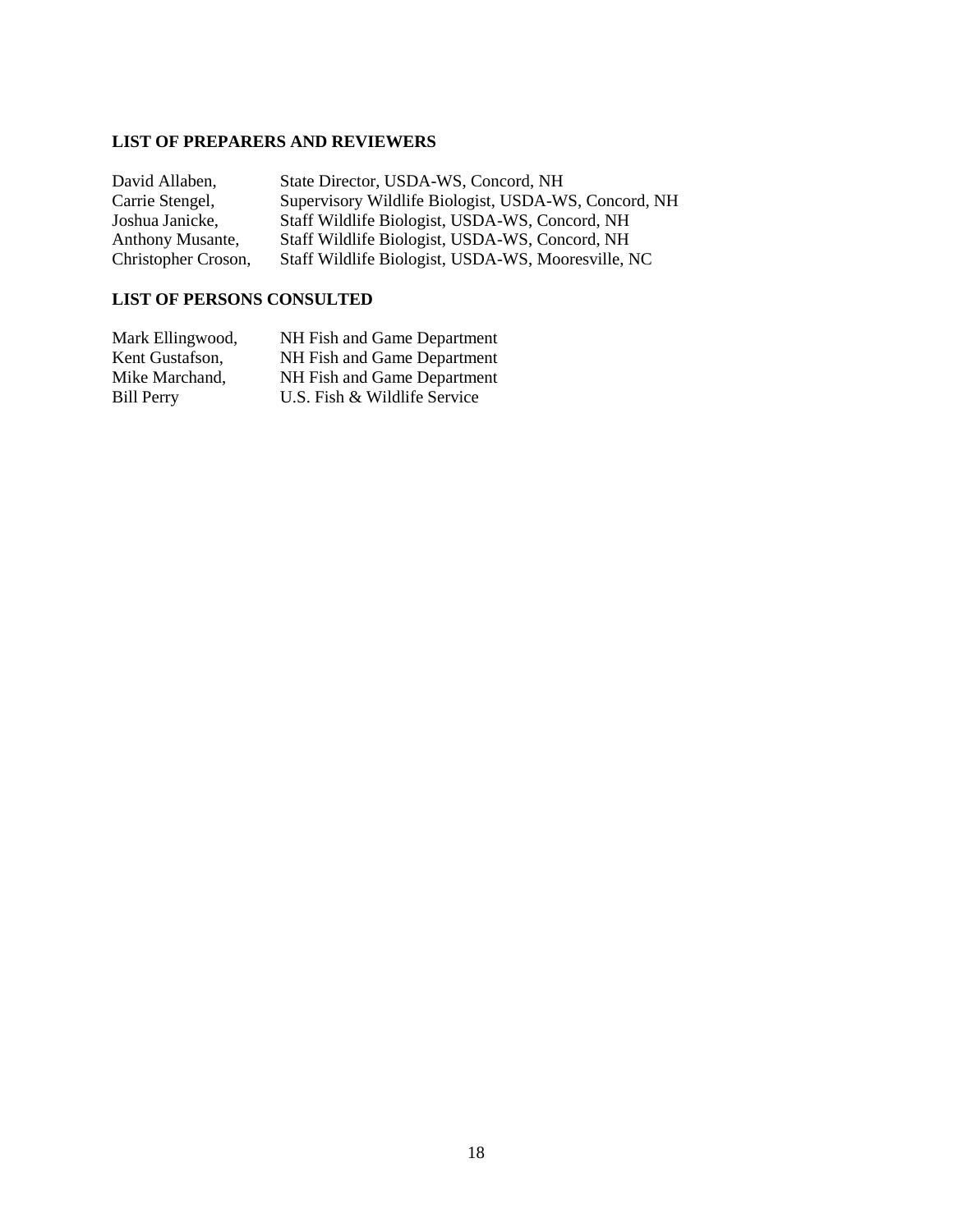#### **LITERATURE CITED**

- Besser, J. F. 1985. A grower's guide to reducing bird damage to U.S. agricultural crops. Bird Damage Research Rep. No. 340. U.S. Fish and Wildlife Service, Denver Wildl. Res. Center. 84 pp.
- Boarman, W. I. and B. Heinrich (1999). Common Raven (Corvus corax), version 2.0. In The Birds of North America (A. F. Poole and F. B. Gill, Editors). Cornell Lab of Ornithology, Ithaca, NY, USA. https://doi.org/10.2173/bna.476
- Buehler, D. (2000). Bald Eagle (*Haliaeetus leucocephalus*). The Birds of North America. A. P. a. F. Gill. Philadelphia, PA, USA.
- Dolbeer, R. A., J. R. Weller, A. L. Anderson and M. J. Begier. 2016. Wildlife strikes to civil aircraft in the United States 1990-2015. Federal Aviation Administration, National Wildlife Strike Database, Serial Report Number 22.
- Dorn, J. L. (1972). The Common Raven in Jackson Hole, Wyoming. Master's Thesis, Univ. of Wyoming, Laramie.
- Hatch, J. J. 1995. Changing populations of double-crested cormorants. Colonial Waterbirds 18 (Spec. Publ. 1): 8-24.
- Hatch, J. J. and D. V. Weseloh. 1999. Double-crested cormorant: (Phalacrocorax auritus). In The Birds of North America, No. 441 (A. Poole and F. Gill, eds.). The Birds of North America, Inc., Philadelphia, PA.
- Hunt, P. 2009. The State of New Hampshire's Birds: A report to the Nongame and Endangered Wildlife Program, New Hampshire Fish and Game Department. New Hampshire Audubon, Concord, New Hampshire.
- Jackson, J. A., and B. J. S. Jackson. 1995. The double-crested cormorant in the south-central United States: habitat and population changes of a feathered pariah. Colonial Waterbirds 18 (Spec. Publ. 1): 118-130.
- Koh, S., A. J. Tanentzap, G. Mouland, T. Dobbie, L. Carr, J. Keitel, K. Hogsden, G. Harvey, J. Hudson and R. I. Thorndyke. 2012. Double-crested Cormorants Alter Forest Structure and Increase Damage Indices of Individual Trees on Island Habitats in Lake Erie . Waterbirds December 2012: Vol. 35, Issue sp1 (Dec 2012), pgs.13-22.
- Larsen, K. H. and J. H. Dietrich. (1970). Reduction of a raven population on lambing grounds with DRC-1339. J. Wildl. Manage. no. 34:200-204.
- Lowther, Peter E. 1993. Brown-headed Cowbird (Molothrus ater), version 2.0. In The Birds of North America (P. G. Rodewald, editor). Cornell Lab of Ornithology, Ithaca, New York, USA. https://doi.org/10.2173/bna.47.

MANEM Regional Waterbird Plan. 2006. Waterbird Conservation Plan: 2006-2010.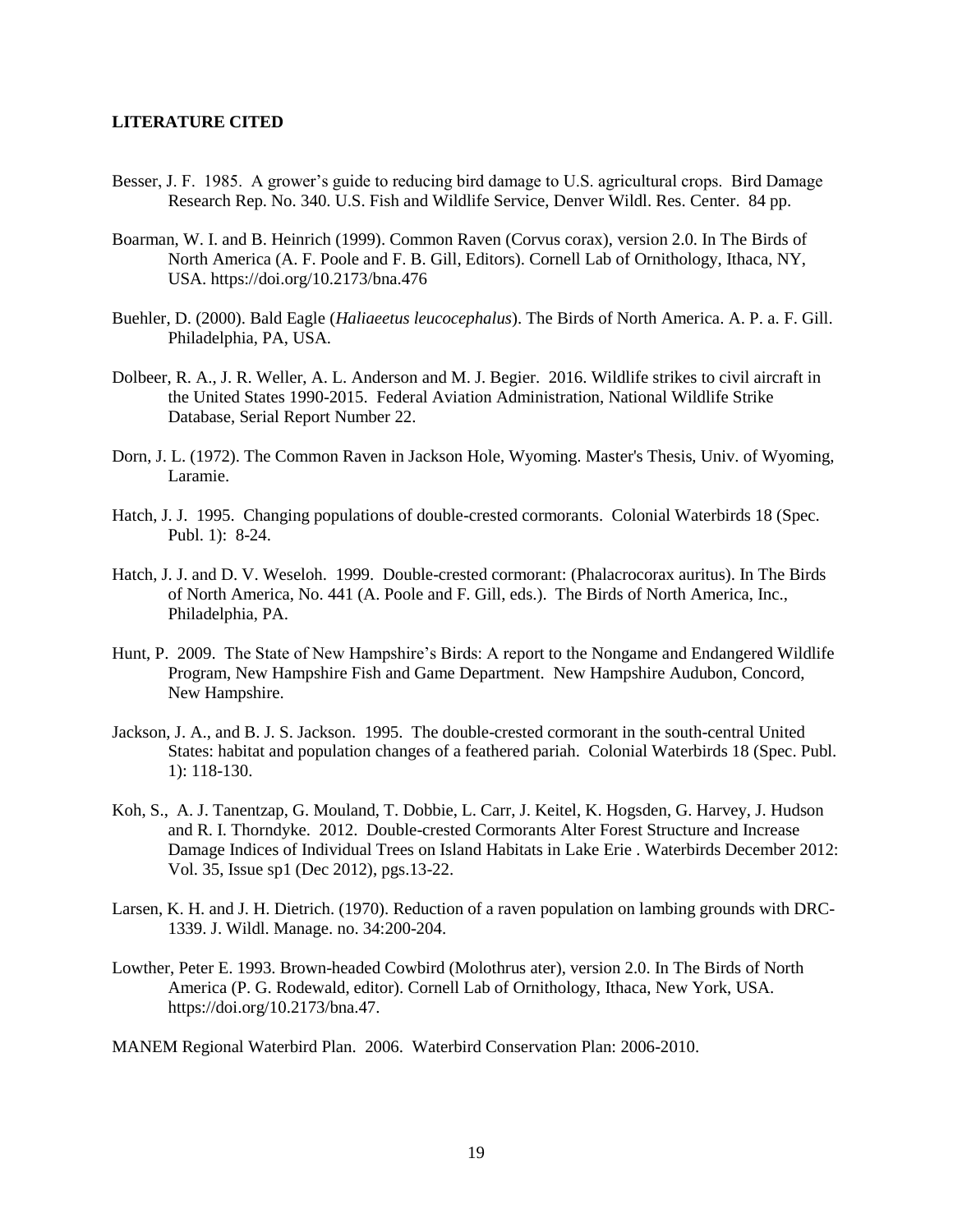- Martin, C. 2015. NH Bald Eagle Breeding Season Results. New Hampshire Audubon. http://www.nhaudubon.org/2015-nh-bald-eagle-breeding-season-results-by-chris-martin/. Accessed 3 January 2018.
- Mott, D. F., and C. P. Stone. 1973. Bird damage to blueberries in the United States. U.S. Bur. Sport Fisheries and Wildlife, Spec. Sci. Rept., Wildl. No. 172. 15 pp.
- NAS. 2010. The Christmas Bird Count Historical Results [Online]. Available http://christmasbirdcount.org. Accessed online December 27, 2017.
- New Hampshire Fish and Game (NHFG). 2018. Bald Eagle Project. Concord, New Hampshire, USA. https://wildlife.state.nh.us/nongame/project-bald-eagle.html. Accessed May 17, 2018.
- Partners in Flight Science Committee (PFSC). 2013. Population Estimates Database, version 2013. Available at http://pif.birdconservancy.org/PopEstimates. Accessed online on December 19, 2017.
- Peer, Brian D. and Eric K. Bollinger. 1997. Common Grackle (Quiscalus quiscula), version 2.0. In The Birds of North America (P. G. Rodewald, editor). Cornell Lab of Ornithology, Ithaca, New York. [https://doi.org/10.2173/bna.271.](https://doi.org/10.2173/bna.271)
- Putman, W. E. and J. C. Zasada. (1985). Raven damage to plastic seeding shelters in interior Alaska. North. J. Appl. For. no. 2:41-43
- Rogers, J. G., Jr., and J. T. Linehan. 1977. Some aspects of grackle feeding behavior in newly planted corn. J. Wildl. Manage. 41:444-447.
- Salmon, T. P., A. C. Crabb and R. E. Marsh. (1986). Bird damage to pistachios. Calif. Agric. no. 40:5-8.
- Sauer, J. R., D. K. Niven, J. E. Hines, D. J. Ziolkowski, Jr., K. L. Pardieck, J. E. Fallon, and W. A. Link. 2017. The North American Breeding Bird Survey, Results and Analysis 1966 - 2015. Version 2.07.2017. USGS Patuxent Wildlife Research Center, Laurel, Maryland.
- Schmidt-Koenig, K. and R. Prinzinger. (1992). Raven Corvus corax strikes flying pigeon. Vogelwelt no. 113:98.
- Slate, D. A., R. Owens, G. Connolly, and G. Simmons. 1992. Decision making for wildlife damage management. Trans. N. A. Wildl. Nat. Res. Conf 57:5162.
- Tyson, L. A., J. L. Belant, F. J. Cuthbert, and D. V. Weseloh. 1999. Nesting populations of double crested cormorants in the United States and Canada. Pp. 17-25. Symposium on Double-crested Cormorants: Population Status and Management Issues in the Midwest, December 9, 1997, M. E. Tobin, ed. USDA Technical Bulletin No. 1879. 164 pp.
- USDA. 2016. Environmental Assessment: New Hampshire Bird Damage Management. United States Department of Agriculture, Animal and Plant Health Inspection Service, Wildlife Services, Concord, NH. https://www.aphis.usda.gov/wildlife\_damage/downloads/nepa/2016%20EA\_New%20Hampshire %20Bird%20Damage%20Management.pdf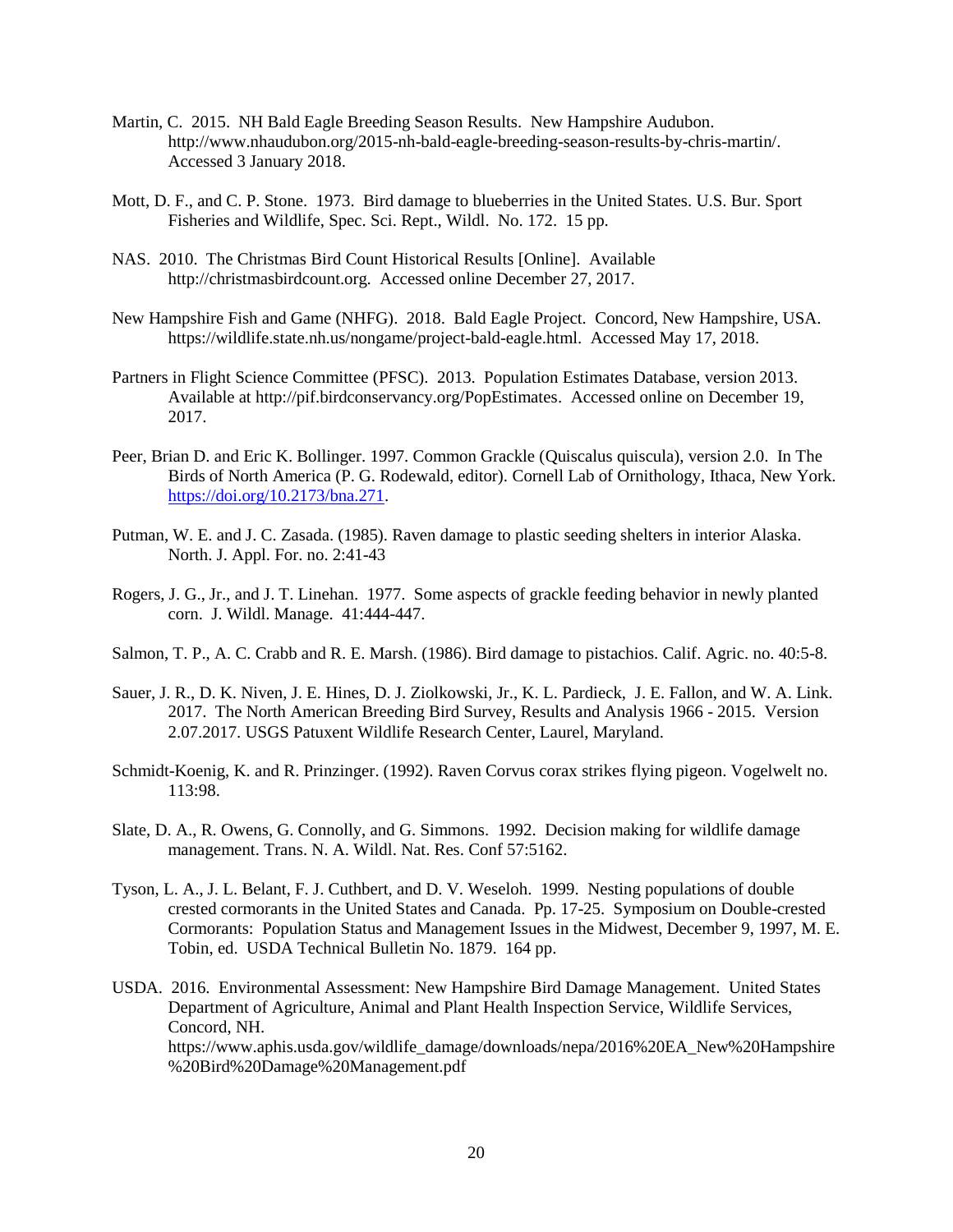- USFWS. 2016*a*. Final Programmatic Environmental Impact Statement for the Eagle Rule Revision. U.S. Department of the Interior, Fish and Wildlife Service, Washington, D.C., USA.
- U.S. Fish and Wildlife Service. 2016*b*. Bald and golden eagles: population demographics and estimation of sustainable take in the United States, 2016 update. Washington, D.C.: Division of Migratory Bird Management (see Supplemental Material, Reference S5, <https://www.fws.gov/migratorybirds/pdf/> management/EagleRuleRevisions-StatusReport.pdf).
- U.S. Fish and Wildlife Service. 2017*a*. Environmental Assessment for Issuing Depredation Permits for Double-crested Cormorant Management. Division of Migratory Birds, Falls Church, Virginia.
- U.S. Fish and Wildlife Service. 2017*b*. Decision and Finding of No Significant Impact- Environmental Assessment: Issuing Depredation Permits for Double-crested Cormorant Management. Division of Migratory Birds, Falls Church, Virginia.
- USFWS. 2017*c*. Bald Eagle Conservation: Bald Eagle Natural History and Sensitivity to Human Activity Information. https://www.fws.gov/midwest/eagle/conservation/baea\_nhstry\_snstvty.html. Accessed 2 January 2018.
- Williams, R. E. 1983. Integrated management of wintering blackbirds and their economic impact at south Texas feedlots. Ph.D. Dissertation, Tex. A&M Univ., College Station. 282 pp.
- Wires, L. R. and Cuthbert, F. J. 2001. Prioritization of waterbird colony sites for conservation in the U.S. Great Lakes. Final Report to USFWS. Available at: http://www.waterbirds.umn.edu/F2- CWBPrior.pdf.
- Wires, L. R., F. J. Cuthbert, D. R. Trexel, and A. R. Joshi. 2001. Status of the double-crested cormorant (*Phalacrocorax auritus*) in North America. Report to the U.S. Fish and Wildlife Service, Arlington, Virginia, USA.
- Yasukawa, Ken and William A. Searcy. 1995. Red-winged Blackbird (Agelaius phoeniceus), version 2.0. In The Birds of North America (P. G. Rodewald, editor). Cornell Lab of Ornithology, Ithaca, New York, USA. https://doi.org/10.2173/bna.184